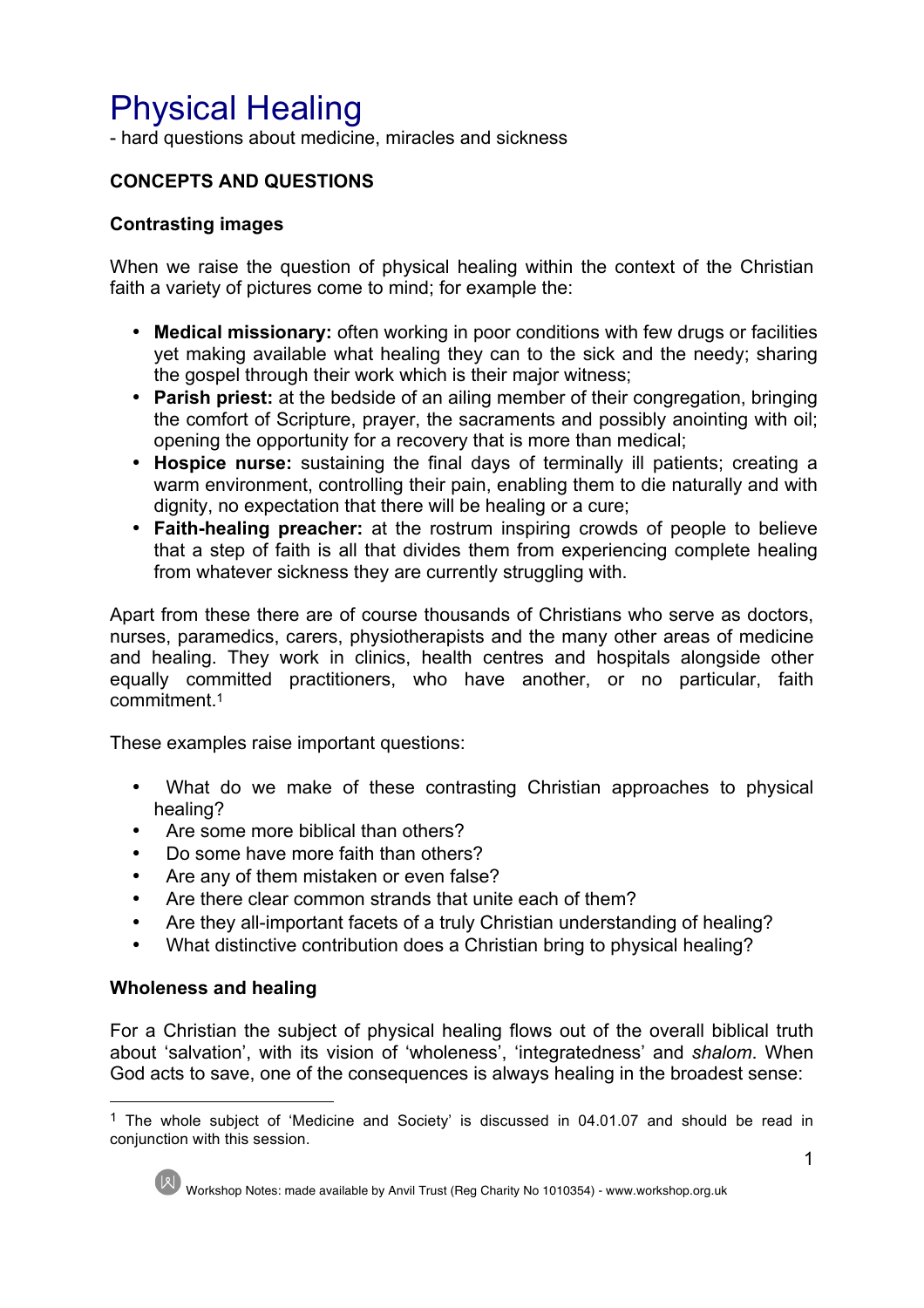- **Social healing:** the community and injustice;
- **Physical healing:** the body and sickness;
- **Inner healing:** the mind and emotions;

True 'health' is not to be defined in the popular, limited and negative idea of simply 'being free from disease', but rather, in the words of the World Health Organisation, 'a state of complete physical, mental and social wellbeing and not merely the absence of disease and infirmity'. This accords exactly with the biblical perspective. While this session will keep its focus simply on the issues related to physical healing, we must remain aware of its broader connections.<sup>2</sup>

# **Alternative medicine**

The challenge of physical healing to a contemporary Christian comes not only from what are believed to be the expectations and guidelines of Scripture, and the possibilities and limitations of modern medical science, but also from the vast number of alternative medical therapies that are increasingly on offer from so many different sources.

In recent centuries, medicine in western cultures has developed almost exclusively along the path of rational empirical science and has found astonishing success in the process. Diseases and conditions, for which once nothing could be done, are now either eliminated or routinely cured. Christians have been actively involved in helping with its development and the promotion of its benefits. However, there have been some people who have had growing concerns. There remain many conditions about which modern medical science can do very little or over which it is impotent. It often focuses solely on the illness to the exclusion of other factors. Its treatments can be highly invasive and at times somewhat speculative. Some feel that many of the conditions modern medicine is trying to treat are caused by the very nature of the secular scientific society of which it is itself a product.

Those who have become dissatisfied with current medical science, or who have sicknesses which have been offered no healing, have challenged the establishment and looked elsewhere. The numbers of alternative options are stunning:

**\*** Acupuncture **\*** Osteopathy **\*** Reflexology **\*** Medicine wheel **\*** Hatha yoga **\*** Homeopathy **\*** Shiatsu

… to mention but a tiny fraction of the choices available.

Some are ancient while others are recent; some are western while many come from different cultures across the globe. A few are completely strange, some are obviously dangerous, but many of them have apparently brought great benefit to numbers of people. Whatever conclusions are finally drawn, alternative medicine has made two

 $2$  The broader issues of healing are dealt with both directly and indirectly in Workshop notes, 'Listening & Loving'; 'Caring & Confronting'; 'Good News to the Poor'; 'Church & State'.



Workshop Notes: made available by Anvil Trust (Reg Charity No 1010354) - www.workshop.org.uk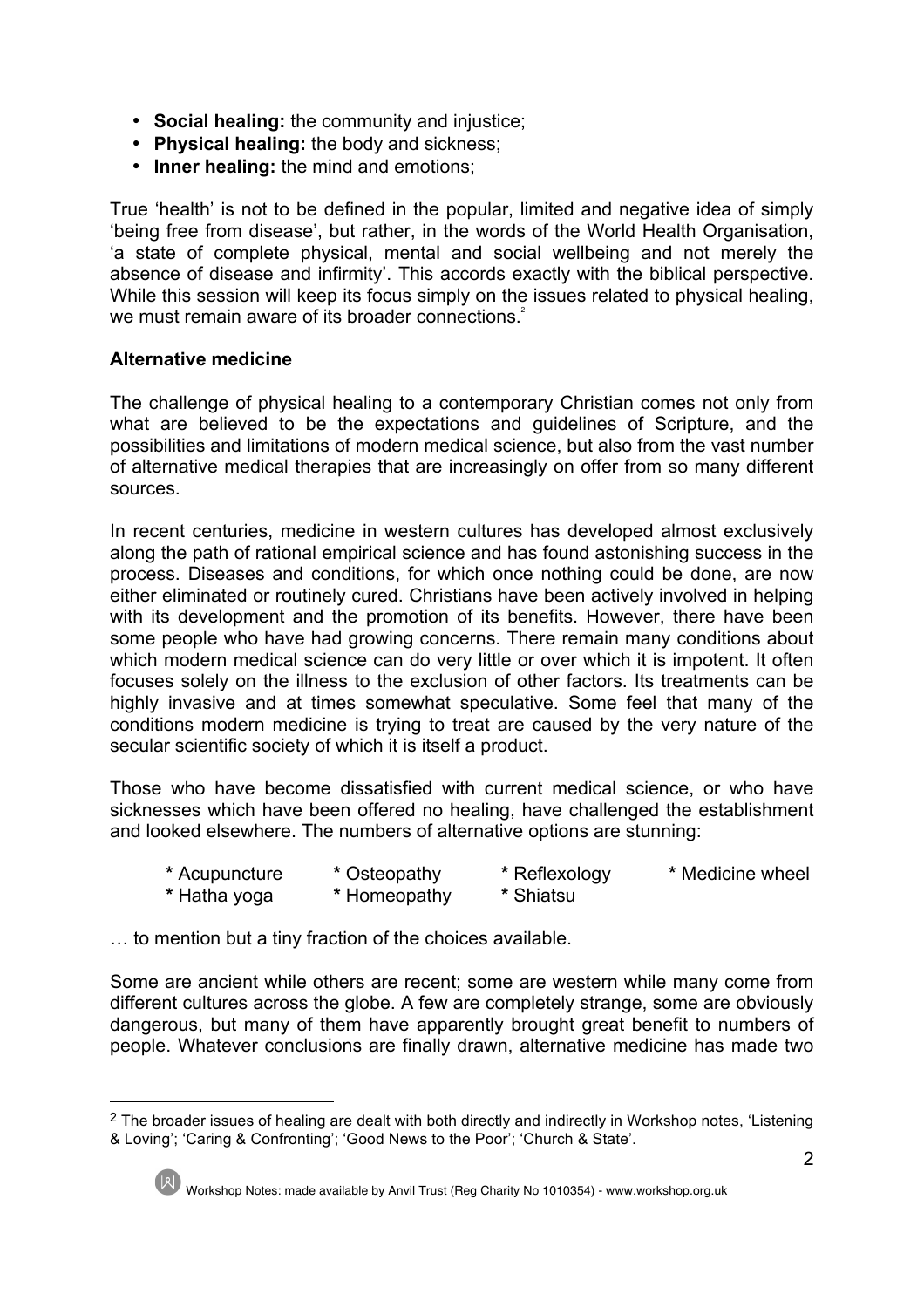important points, which have slowly had some impact upon the thinking of growing numbers of practitioners of conventional medicine. They are:

- Medicine must treat people as a whole, not just parts of them; true healing must be holistic;
- Reality must include the spiritual, which has to be seriously considered as an important vehicle for healing.

These points agree exactly with a biblical understanding of healing. Why is it then that so many Christians are hostile to any form of alternative therapy, seeing it as potentially demonic, while having few qualms about conventional medicine with its roots in the rational and empirical alone? What should a Christian response be? Would not a true Christian understanding of healing put it among the alternative therapies in the eyes of medical science? What is the difference? Is there any overlap? All these questions will have to be addressed as this session unfolds.

#### **Searching questions**

The subject of a Christian understanding of physical healing is not simple. There are many astonishing examples of miraculous unexplained healings that have come about as a result of prayer and faith in the name of Jesus. There are even more stories of people who have prayed and believed but no healing has taken place. Some Christians argue that no believer should ever be sick, while others would do nothing more than go to their doctor if they were ill. Quite different theologies abound and searching questions remain. Here are just a few of them:

- Why does sickness occur?
- Can physical healing include medical care and / or miraculous interventions?
- What is a Christian's responsibility for their body?
- Does healthy living [eating and exercise] play a part in physical healing?
- Doesn't Christian care for the sick witness God's love as much as miracles?
- Is Christian involvement in medicine a waste of time?
- Is visiting a doctor evidence of a lack of faith?
- After prayer for healing should the person throw away their medication?
- What about Paul's 'thorn in the flesh'?
- Why doesn't God heal everyone who is prayed for?
- What is the relationship between faith and healing?
- Why do we have to pray for healing if God wants every one to be whole?
- How much faith do we need to have for someone to be healed?
- Is it always right to pray for a person's physical healing?
- How should prayer for physical healing actually be carried out?
- What is the significance of anointing with oil when praying for the sick?
- How could Jesus' robe, Paul's 'kerchief and Peter's shadow bring healing?
- When is it right to pray and right to let the sickness take its natural course?
- Is there a difference in the power of a single prayer and persistent prayer?
- God doesn't heal everyone; how does he choose? Does he still love the sick?
- What questions should we be asking God when someone is ill?
- Why do there seem to be more miraculous healings in the two-thirds world?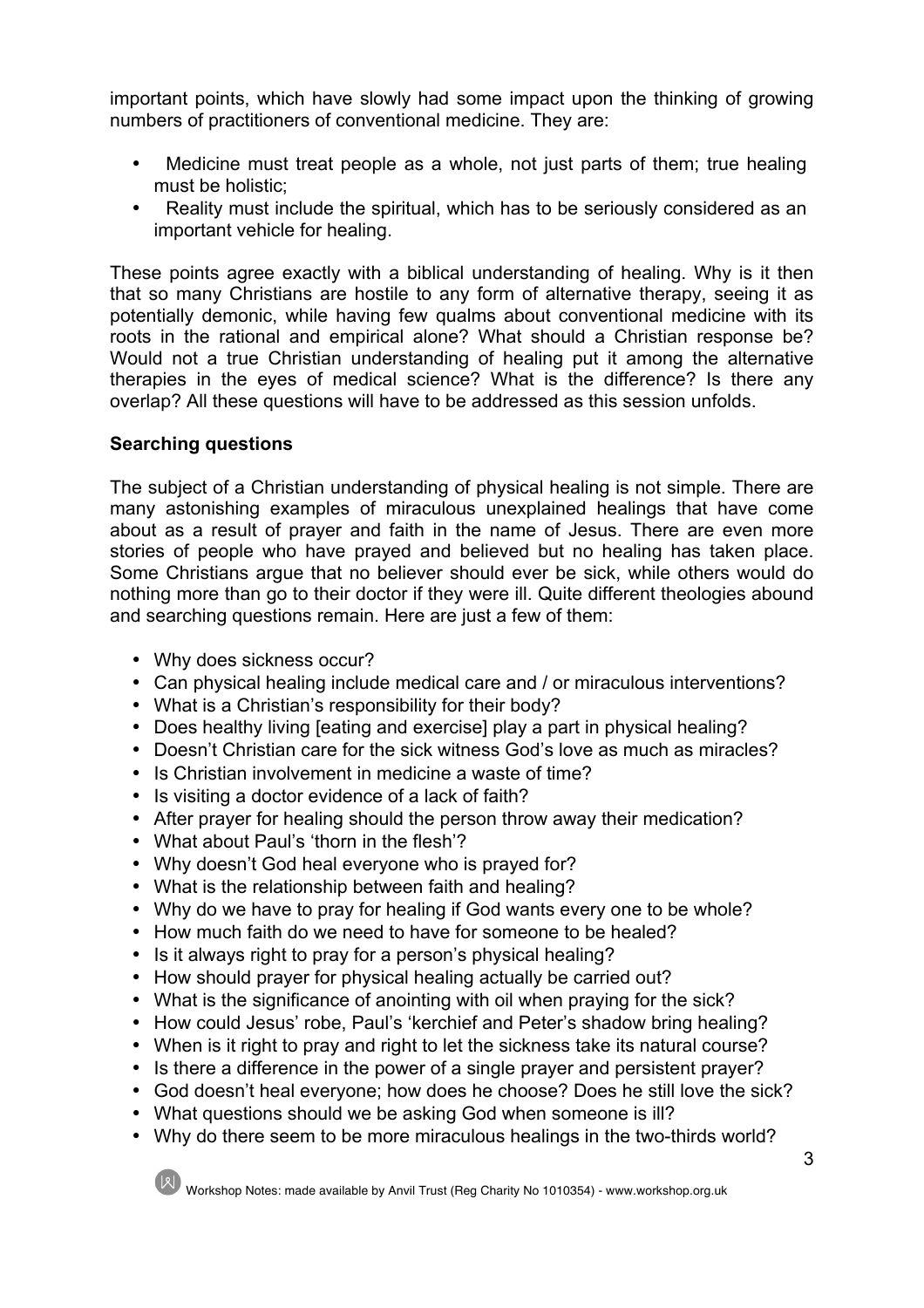- What is the connection between sickness and sin?
- Does God ever send sickness as punishment?
- Can sickness ever be due to a curse or the demonic?
- Do sickness and disability have a place in Christian experience?
- Can it not be good to accept sickness and learn lessons from it?
- What is the connection between healing, forgiveness and atonement?
- If healing is in the atonement should we not proclaim everyone can be healed?
- Do promises of wholeness only refer to the resurrection body?
- If death is the final healing, why do people suffer with disabilities for years?
- Are some conditions easier for God to heal than others?
- Has our rationalist culture made it hard for many Christians to believe?
- Didn't miraculous healing end with the apostles and the early church?
- Can a person be 'healed' and their symptoms still remain?
- How long must a miraculous healing last to be seen as truly authentic?
- Why are there so many healings in the Bible and so few in local churches?
- How central are healings to our salvation?
- Do dramatic physical healings help unbelievers come to faith in Jesus?
- How do Jesus' healings affect our attitude towards disability?
- How do we understand healing in the relation to the end-times?
- Is all alternative medicine satanic, psychosomatic or deception?
- How do healers in other faiths often get the same results as Christians?
- Doesn't alternative medicine aid Christian healing in raising popular interest?
- Are not big Christian healing meetings open to charges of hysteria?
- What do we make of someone who says they have a 'ministry of healing'?

# **EXAMPLES FROM SCRIPTURE AND HISTORY**

# **Sickness and healing in the Bible**

Communities throughout biblical times struggled with the issues of illness and disease as much as any other people throughout the whole of history. References to sickness and healing in the Bible need to be read with an understanding that:

- **The purpose** of the stories is theological rather than medical; for example, it is sufficient to state that a boy is, 'paralysed and in distress' [Matt 8:6], a severe illness but cured by the power of God in Jesus;
- **The descriptions** of disease were simply what could be seen or felt; for example, the term 'leprosy' refers to a range of skin conditions and even discolouration on clothing and the walls of a house [Lev 13:1-59; 14:33-57]3;
- **The treatment** of illness is described in general terms and is usually made up of folk remedies; for example, a 'cake of figs' on sores [Isa 38:21], oil and wine on wounds [Luke 10:34];
- **The physicians** get scant mention and most of it is rather negative [cf. 2 Chron 16:12; Job 13:4; Luke 8:43], though clearly they played a recognised role [cf.

 $3$  Luke's Gospel is marked by the use of medical terminology, suggesting that the author is 'the beloved physician' [Col 4:14]; he alone quotes, 'Physician, heal yourself!' [Luke 4:23].

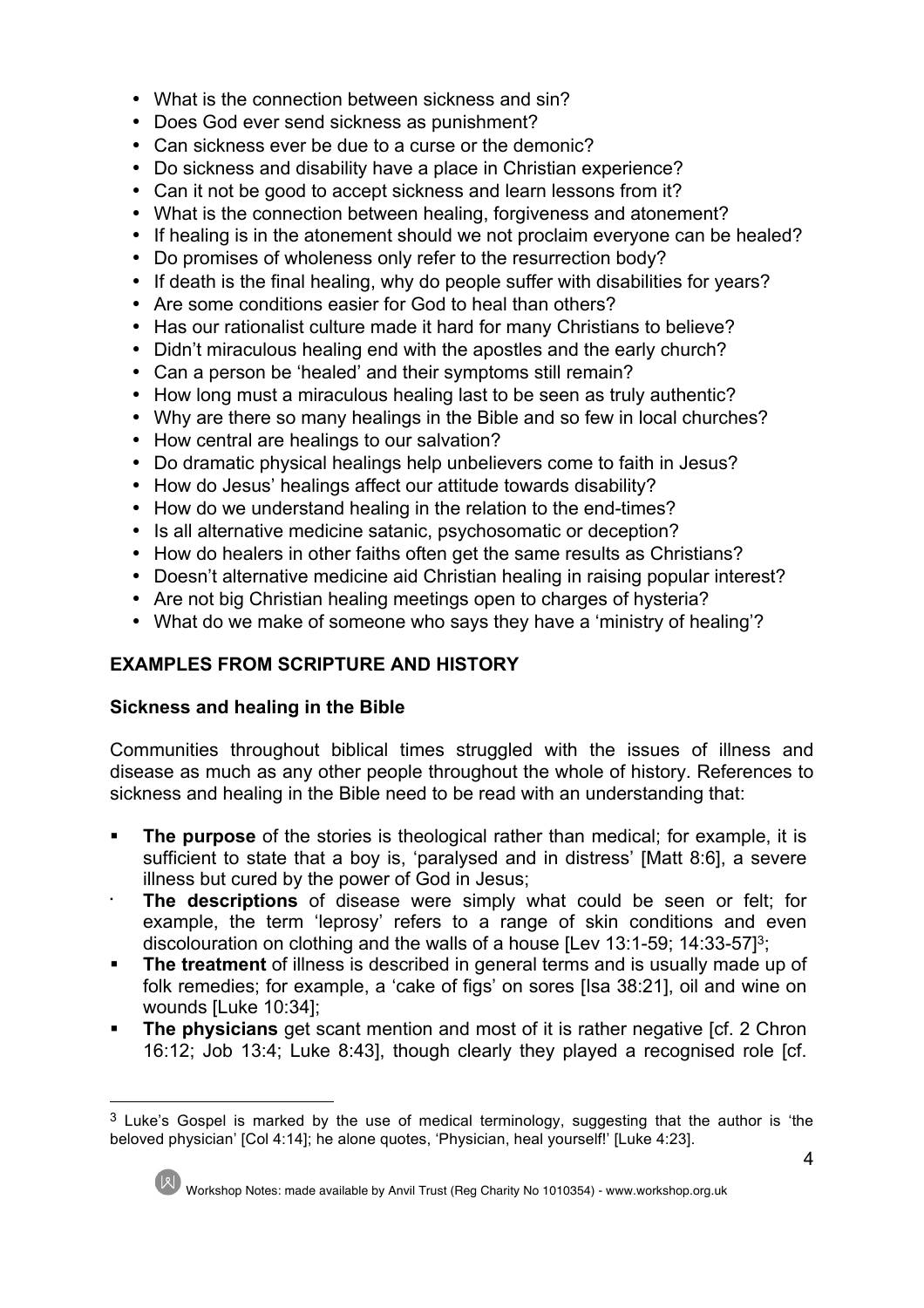Luke 5:31]; the main stress of Scripture is, 'I am the Lord who heals you' [Exod 15:26];

- **The demonic** is seen to be the source behind a range of physical and mental disorders [cf. 1 Sam 16:14-15; Matt 9:32]; it emphasises the integrated sense of personhood and the conviction that physical sickness had its source in evil;4
- **The suffering** of diseases could come as a consequence of God's people not being obedient to him [cf. Deut 28:22, 27, 58-61] and fall on other nations as a punishment [cf. 1 Sam 5:6];
- **The standard** of hygiene in Israel was high in contrast to other cultures; for example, God made the covenant promise that, 'none of these diseases' [Deut 7:12-16] would afflict the nation, seen in the strong health emphasis of many Torah instructions<sup>5</sup>

As mentioned above, the basis for a biblical understanding of physical healing is that God is 'the Lord who heals' [Exod 15:26]. The principle is clear:

> 'Bless the Lord, O my soul, and do not forget all his benefits – who forgives all your iniquity, who heals all your diseases.' [Ps 103:2-3]

Whether the healing took place as a result of methodical medical care or a clear miracle, God is the one who heals. The majority of healings mentioned in the Bible could be described as 'miraculous' in one sense or another, the result of the sovereign in-breaking of the mercy and power of God into the sufferer's circumstances: and that is why they are recorded. However, it is obvious that in terms of biblical history the majority of healings were the result of natural physical processes with the support of whatever medical care was available.

With these observations as a background we shall examine examples of physical healing in both Scripture and Christian history for the purpose of understanding and developing principles to guide us in our attitudes and responses today.

# **Hebrew Scriptures**

Whether medicinal or miraculous, healings in the Hebrew Scriptures are almost all attributed to the intervention of God. Interestingly, most of the recorded accounts, with the exception of Job, cluster around the events of the Exodus and ministry of the prophets:

#### <sup>q</sup> **The Exodus**

- The recovery of Moses from distress following disobedience [Exod 4:24-26];
- The protection of Israel from the plague diseases of Egypt [cf. Exod 8:22; Deut 7:15];

<sup>5</sup> The significance of this is brought out in S I McMillen, *None of These Diseases*, Marshall Pickering, 1984.



<sup>&</sup>lt;sup>4</sup> This will be discussed at greater length below in the final section of this session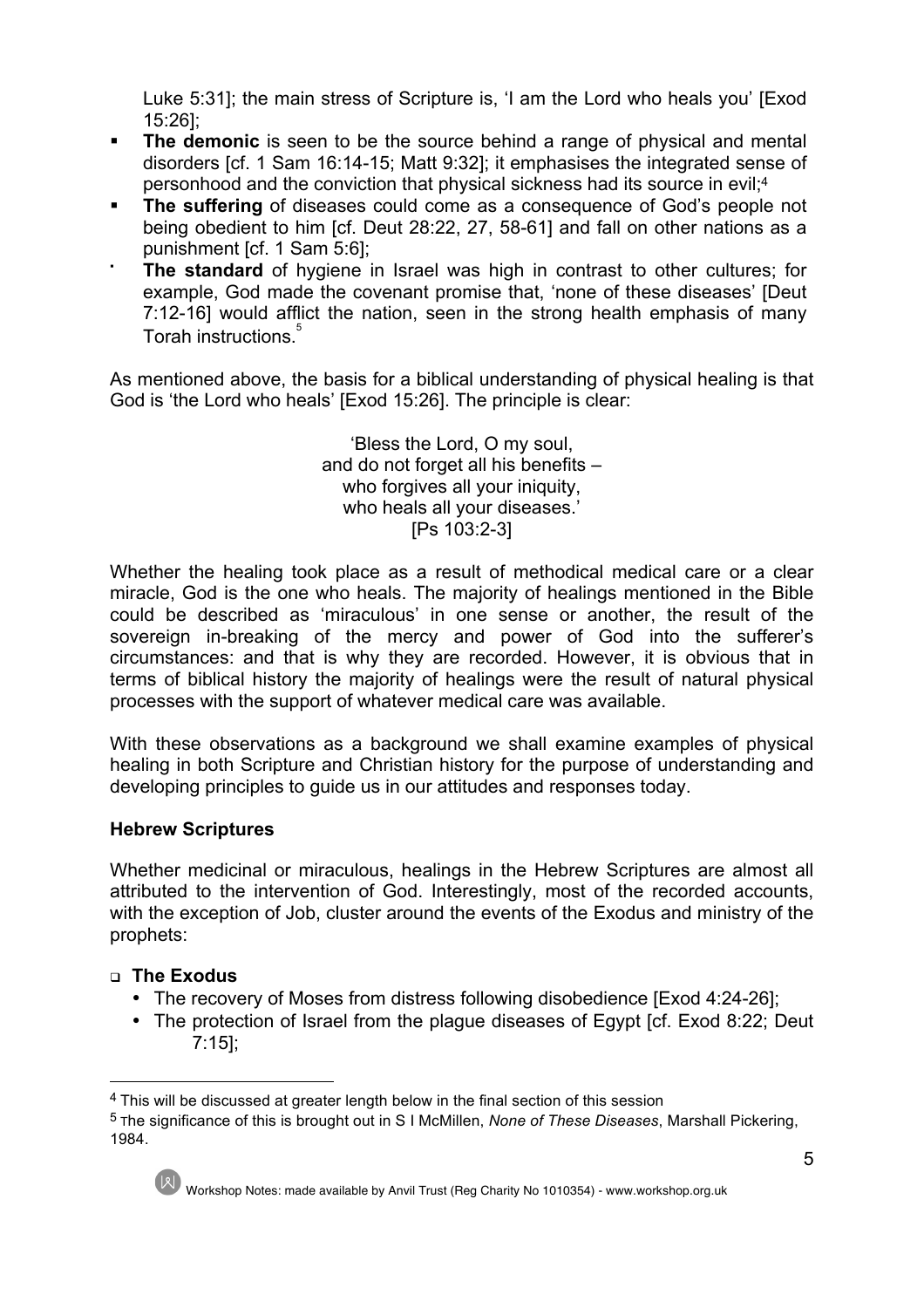- The healing of Miriam's leprosy [Num 12:1-15];
- The recovery from snakebite by looking at the bronze serpent [Num 21:6-9].

# <sup>q</sup> **The Prophets**

- The prophet healing Jeroboam's suddenly paralysed hand [1 Kgs 13:4-6];
- The raising of the widow of Zaraphath's son to life by Elijah [1 Kgs 17:17-24];
- The raising of the Shunammite woman's son to life by Elisha [2 Kgs 4:1-37];
- The healing of Naaman in obedience to Elisha's command [2 Kgs 5:8-14];
- The recovery of Hezekiah at the authority of Isaiah [2 Kgs 20:1-11].

# <sup>q</sup> **The Wise**

• The healing of Job from loathsome sores [cf. 3:7; 42:10].

These stories establish the principle that God is the source of all healing and is well able and sometimes willing to sovereignly interrupt the expected destructive process of sickness and death – once in a while miraculously, on other occasions aiding medical procedures, but always dramatically. However, the numbers of records of such healings are not many across the ages charted by the Hebrew Scriptures. Nevertheless, they set an important backdrop to the events of the New Testament.

# **Ancient and primal**

Healing that has a primary focus on the spiritual and religious is the oldest form of healing and early medical practice grew out of it and alongside it:

- Almost every culture has had its witchdoctors, shamans and healers who have mediated between the spiritual forces and terrors of surrounding nature and the health and wellbeing of the community;
- The Dionysiac mysteries and the temples of Aesculapius and Epidaurus were places of healing, and the healing gods such as Apollo, Aesculapius and Zeus were given the title *Soter* [saviour];
- Various rabbis in the 1st century CE, including Hanina ben Dosa and Honi the Rainmaker, were said to have healing powers;
- From time immemorial kings, rulers, emperors, leaders, philosophers and others have all been said, on occasions, to have healing power in their touch or actions.

There were three main ways in which the ancient world viewed healing:

- Medicine: working with the natural remedies;
- Miracle: belief in divine intervention;
- Magic: manipulating mysterious forces.

Jesus' miraculous healings were clearly seen to take place as a consequence of moving in the second area of divine intervention.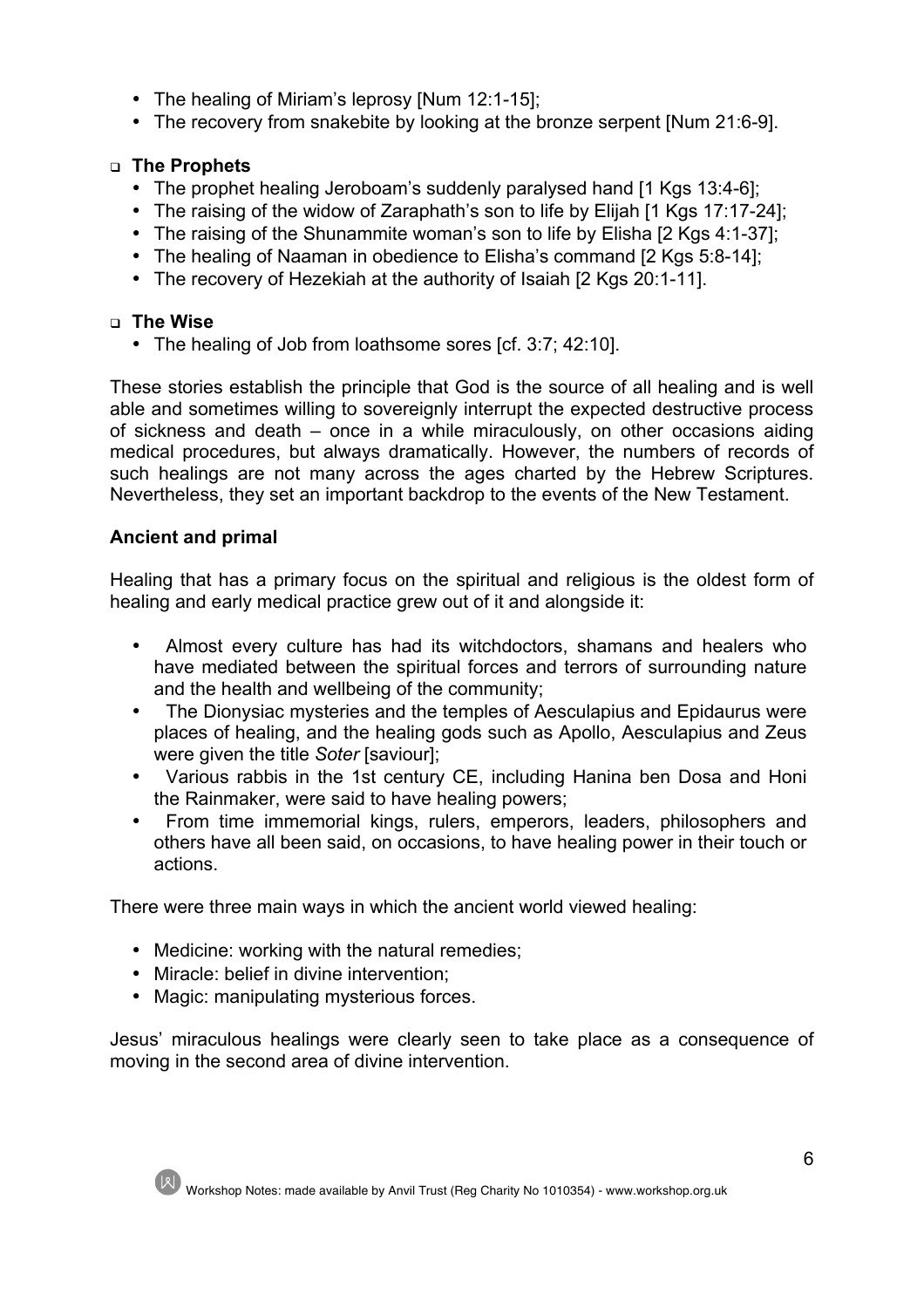# **Ministry of Jesus**

Healing the sick was one of the primary hallmarks of Jesus' public ministry and one of the main pieces of evidence given as to why people should accept his teaching and believe in him. Some of the healings were in response to faith while others were to instill faith. They demonstrated his compassion and his desire to break down social barriers. Most of all they supported his teaching that the kingdom of God was arriving with his public ministry and that he was God's unique Son.

In the combined narrative of the four Gospels there are over 20 stories of the healing of individuals or small groups [e.g. Luke 4:40-41]. Demon possession is clearly distinguished from other forms of disease [e.g. Mark 1:32-34]. Some people came in large numbers [Matt 4:23-24] and all were healed [Luke 4:40]:

- Some were healed at a distance [cf. Matt 8:5-13];
- Some were healed with a word but no physical contact [cf. Matt 8:16];
- Some were healed with physical contact [cf. Mark 1:41];
- Some were healed using 'means' (e.g. spittle and clay) [Mark 8:22-26];
- One needed a double miracle to fully restore his sight [Mark 8:22-26];
- Only once did Jesus publicly invoke God's name in healing [John 11:41-42].

Three different types of healing miracles were mentioned by the Gospel writers:

<sup>q</sup> **Exorcisms:** Jesus frequently casts out more than one demon from an individual; these demons often recognise Jesus when most of the onlookers do not. Jesus demonstrates his mastery over Satan. Comparing ancient exorcism stories with the accounts about Jesus, we see his were more immediate, with less struggle and violence from either the demons or the means of exorcism. The Gospel writers distinguish fairly clearly between physical and mental sickness and demon possession [cf. Matt 10:1; Mark 3:10-11].

<sup>q</sup> **Physical healings:** Jesus regularly helped people suffering from a wide range of illnesses or physical disabilities:

- Blind to see [e.g. Matt 9:27-31; Mark 8:22-26];
- Deaf to hear [e.g. Matt 11:5; Mark 7:32-37];
- Lame to walk [e.g. Luke 5:12-16]
- Leprosy [e.g. Luke 17:11-19];
- Fevers to be cured [e.g. Mark 1:29-31; John 4:43-53];
- Hemorrhage stopped [Mark 5:24-34];
- Withered hand restored [Mark 3:1-6];
- Amputated ear replaced [Luke 22:51];
- Plus many unspecified illnesses.

<sup>q</sup> **Resurrections:** there are three occasions when Jesus brought individuals who had recently died, back to life:

- The daughter of Jairus [Mark 5:35-43];
- The widow of Nain's son [Luke 7:11-17];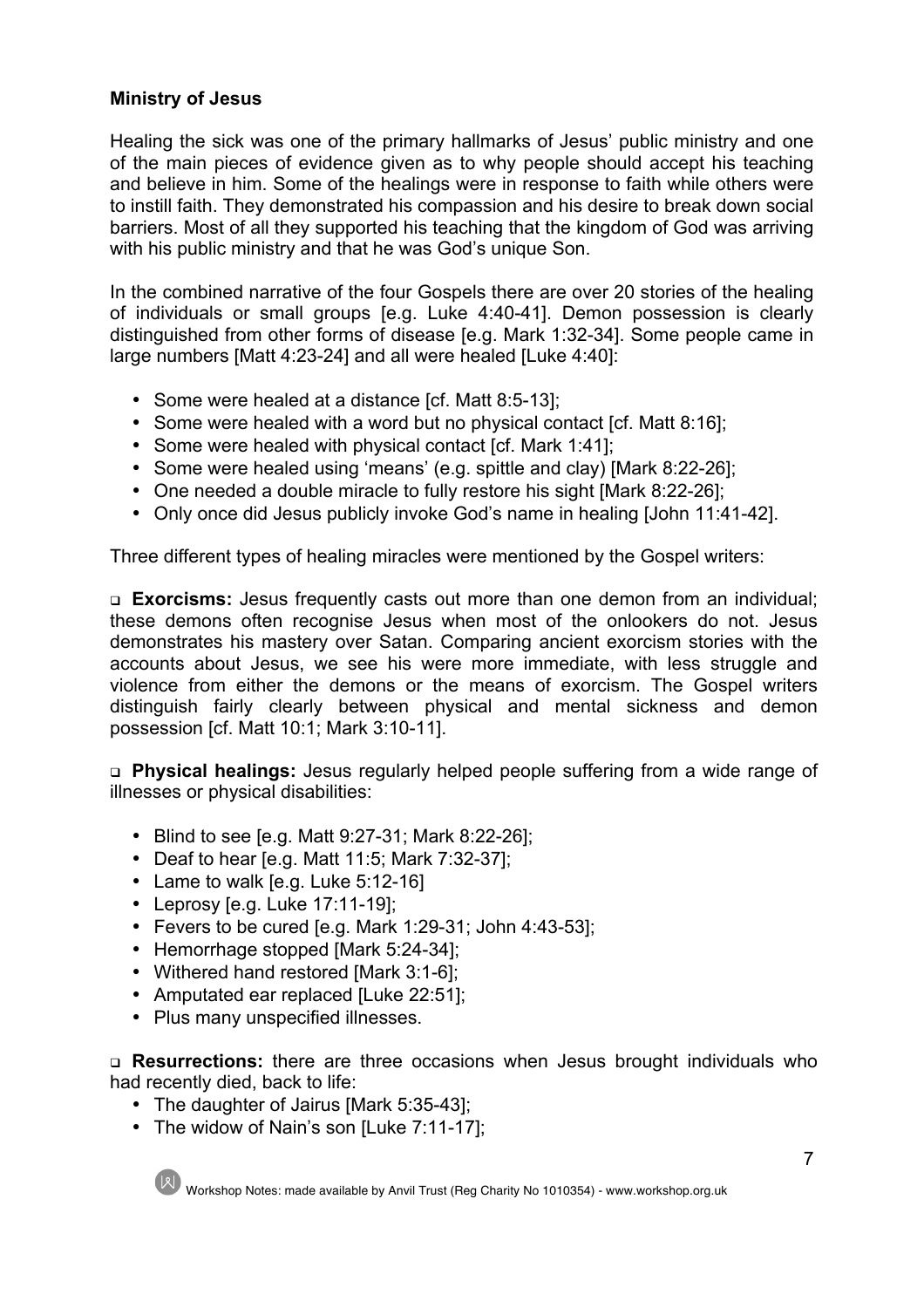• Lazarus [John 11:1-44].

These were really resuscitations because each of them later died. Only Jesus actually rose from the dead and remains alive. The credibility of each of these resurrections, as actual events, depends very much on the credibility of Jesus' own resurrection and therefore anticipates our own.

The Gospel writers are not just retelling the healing stories of Jesus out of historical interest, but also to communicate the fact that every healing is presenting theological truth and meaning to the Christian communities to whom they were writing. Some of the major themes are: <sup>6:</sup>

# <sup>q</sup> **Teaching about faith**:

- Sometimes Jesus heals *because* of faith: Jairus' daughter and woman with hemorrhage [Mark 5:34-36];
- Sometimes *lack* of faith prevents healings: as in Nazareth [Matt 13:58] and the disciples and demoniac epileptic [Matt 17:20];
- Sometimes there are healings when there is little or no faith in order to *instil* faith; all healings in John's Gospel have this purpose [cf. 20:31];
- Sometimes towns are upbraided for *not responding* in faith because miracles were done in them [cf. Matt 11:20-24];
- Sometimes Jesus refused healings (signs) to give them *reason* to have faith [cf. John 4:48; 20:29].

This evidence challenges the idea that all that is needed for healing is simply enough faith. Some would argue that it teaches that where there is enough faith healings are not so necessary. The truth must be subtler than this.

# <sup>q</sup> **Jesus' compassion**:

Jesus' healings were clearly motivated by compassion [e.g. Matt 14:14; 20:34; John 11:35-37]. However, compassion alone is obviously not the only motivation for healing or else Jesus would have healed all sick people, which he didn't do [cf. John 5:3-5 – the healing at the pool of Bethesda]. Sometimes God is glorified through suffering as well as through healing.

# <sup>q</sup> **Removing social barriers**:

- Touches a leper, challenging ritual taboos [cf. Mark 1:41];
- A Samaritan is healed of leprosy [Luke 17:11-19];
- The daughter of a Gentile (Syro-Phoenician) [Mark 7:24-30].

 <sup>6</sup> These themes are identified by C Blomberg in 'Healing' in J B Green (ed.), *Dictionary of Jesus and the Gospels*, IVP, 1998, pp. 299-307.



Workshop Notes: made available by Anvil Trust (Reg Charity No 1010354) - www.workshop.org.uk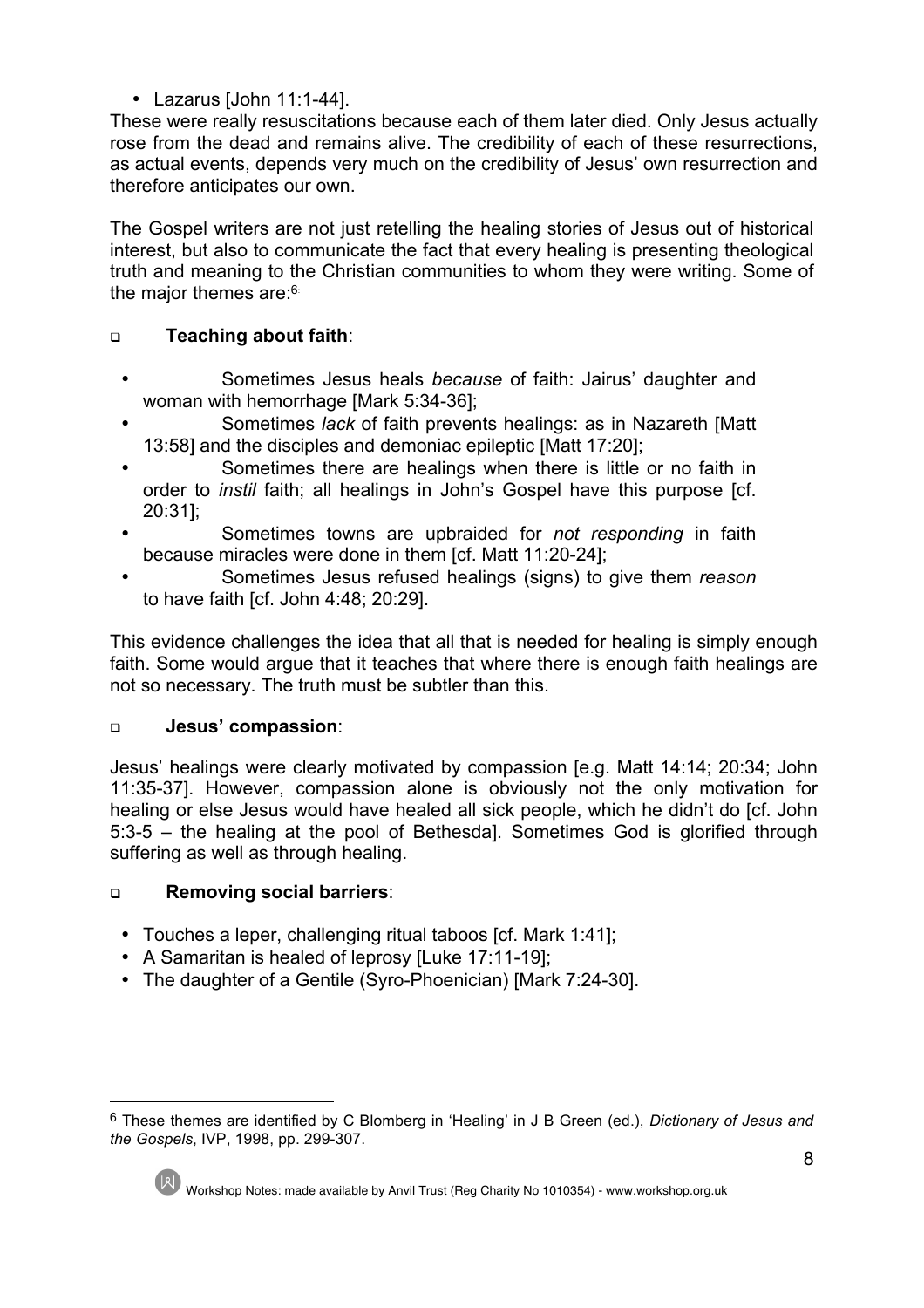# <sup>q</sup> **Challenging Israel's faithlessness**:

- Healing on the Sabbath [e.g. Mark 3:1-6; Luke 13:10-17; 14:1-6], the restrictions were nothing more than legalism;
- The Roman centurion had more faith than Israel [Luke 7:9] Gentiles would replace many Jews in the kingdom of God [Matt 8:5-13];
- The wickedness of the Jews influenced the disciples' ability to heal [Matt 17:17].

# <sup>q</sup> **Teaching about sin**:

- To the man healed at Bethesda Jesus says, 'Do not sin any more that nothing worse befall you' [John 5:14] – sickness a consequence for sin?
- The man born blind was not as a result of either his sin or his parents'; it was to manifest God's glory [John 9:3].

Sometimes healing undoes the consequences of sin; at other times there is no connection between health and obedience or sickness and sin.

# <sup>q</sup> **Signs of the kingdom / Messiah**:

All miracles in the Gospels [healing or otherwise] demonstrate the inauguration of the kingdom of God in the person of Jesus the Messiah. Some passages make this explicit:

- Exorcism by the Spirit of God proves the kingdom has come upon them [Matt 12:28];
- Healings are given as evidence to John's disciples that Jesus was 'the one that was to come' [Matt 11:4-6];
- The healing of the paralytic lowered through the roof proves the Son of man has authority to forgive sins; a prerogative of God alone [Mark 2:10-11];
- Giving sight to the blind reveals Jesus as 'the light of the world' [John 9:5];
- Raising Lazarus reinforces Jesus claim to be 'the resurrection and the life' [John 11:25];
- There are a number of summary statements in the Gospels that link his teaching and healing as the twin emphases of his ministry [cf. Matt 4:23; 9:35; 21:14] in its call to repent 'for the kingdom of God is near' [Mark 1:15];
- Some healings echo the Hebrew Scriptures in pointing indirectly towards the arrival of the messianic age:
	- The deaf–mute [Mark 7:32] could 'hardly talk'; a phrase only used in the LXX in Isa 35:6 in describing the age to come when the 'mute tongue' will 'shout for joy'.
	- The raising of the widow of Nain's son [Luke 7:11-17] connects with Elisha raising the Shunammite's son [2 Kgs 4:8-37]; Nain and Shunem were probably on the same site. The crowd make the connection, calling Jesus 'the great prophet' [v16; cf. Deut 18:18]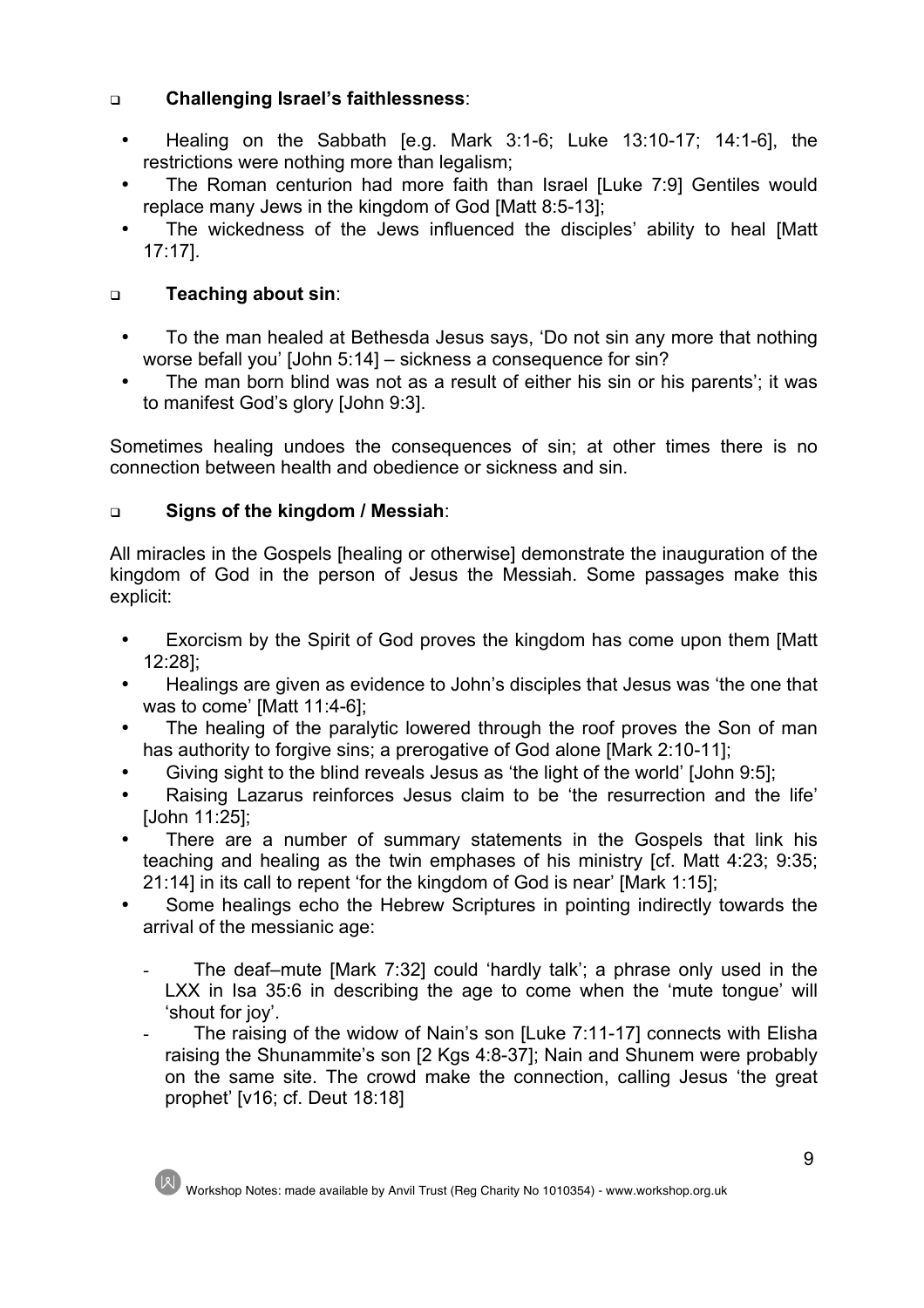Each of the four Gospel writers brings their own particular emphases to the individual documents and so communicate different dimensions to the subject of physical healing:

# <sup>q</sup> **Matthew**:

- The largest group of healing miracles are in Matthew 8–9 where Jesus is presented as one mighty in deed, with sovereignty and authority; focus on Christology [8:28-34; 9:1-8];
- Those healed confess Jesus Son of David (Messiah) [9:27-31; 20:29-34]; others acknowledge him as Lord [8:2; 15:22; 17:15];
- The healings fulfill Hebrew prophecy [11:4-5; cf. Isa 61:1; 35:6] especially 'Suffering Servant' [8:17 cf. Isa 53:4];
- On two occasions Jesus heals two blind people when Mark and Luke mention just one [9:27-31; 20:29-34]; confirmed by two witnesses [Deut 19:15];
- The Gospel is both particular and universalistic; Jesus is seen as the healer of Israel, where their leaders have failed [10:5-6; 15:24], but heals the daughter of a Canaanite woman [15:28] – house of Israel and then the world;
- Healing fuels the controversy with the religious leaders that leads to Jesus' death [21:14-17];
- Following the resurrection, Jesus' commission to evangelise does not include the command to heal the sick, as he had done earlier [28:18-20; cf. 10:7-8].

# <sup>q</sup> **Mark:**

- 31% of the gospel devoted to healings largest proportion of the fourl;
- They demonstrate the establishing of the kingdom and the need for repentance [6:7-12];
- Emphasises the power of Jesus in his confrontation with Satan (disease, demons and death) [5:1-43];
- There is an immediacy in the miracles of healing [1:29, 42; 2:8];
- There is a greater sense of combat and violence in healing [1:25; 5:6-13];
- We see Jesus' emotions and even anger at the devil's work;
- There is a stress on 'messianic silence', not telling people who Jesus is and what happened [e.g. 1:34; 3:12; 5:43; 7:36] to avoid misunderstanding;
- Twice Jesus contrasts the unbelief of the crowds and disciples with the faith of those healed [8:14-26; 9:1-32];
- Yet the disciples are empowered to heal as Jesus did [6:7-12];
- Healing became a focus for controversy with religious leaders [2:1-12; 3:1-6];
- Healings are a kind of teaching themselves [1:27];
- The only Gospel to associate anointing oil with healing [6:13]:
- Mark expects healing to continue into the church of his day; hence his emphasis in 1:1-8:26, but it is a church facing persecution so also needs to follow the way of the cross [8:27–16:7].

# <sup>q</sup> **Luke**:

• This is the only Gospel to tell the healing stories of: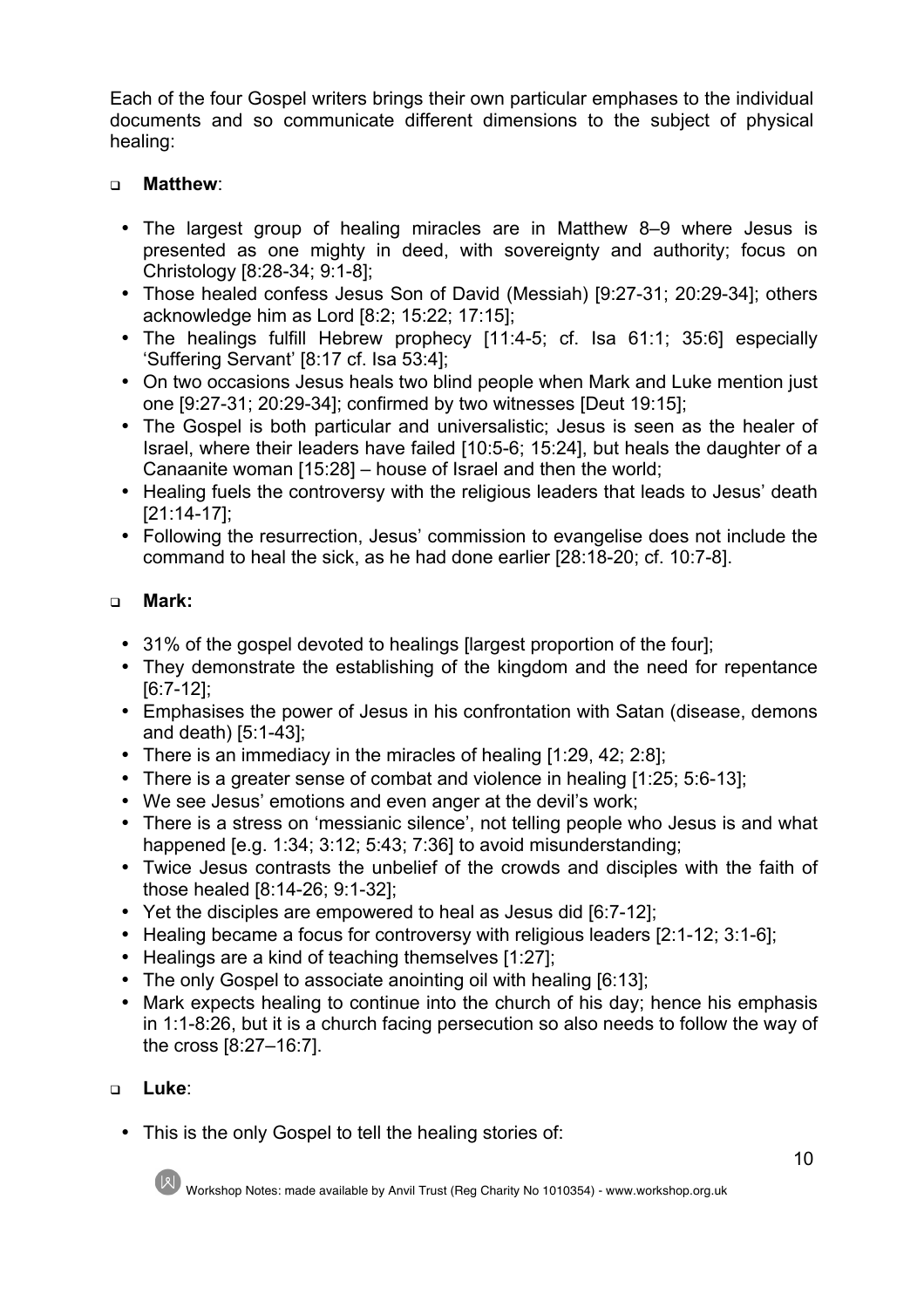- The 'Good Samaritan' [10:25-37];
- Raising the widow of Nain's son [7:11-16];
- Woman crippled for 18 years [13:11-16];
- The man with dropsy [14:1-4];
- The 10 lepers [17:12-19];
- Restoring Malchus' (High Priest's servant) severed ear [22:51 cf. John 18:10].
- Concern for Jesus' true humanity and compassion for the outcasts of society, like healing the Samaritan leper [7:1-10; 17:11-19];
- Jesus is saviour of the world [2:11] which includes physical healing [4:18];
- Lines are blurred between disease and the demonic (healing and exorcism); Jesus 'rebukes' sickness [4:35-39], there is 'spirit of infirmity' (unique in NT) [13:11-12]; demons recognise Jesus as Son of God [4:41; 8:28];
- There is healing in touching the hem of his robe [8:44], but it is faith not magic that heals [v48];
- Strong emphasis on Gentiles being seen as worthy [7:1-10];
- Jesus is also the fulfilment of Jewish hopes [4:16-21; 24:44];
- Healings create faith [16:31] but conversion and salvation are primary [10:20].

More details are given and Luke uses the more technical word [Gk *iaomai*] for healing, which one would expect of a physician, rather than the non-technical terms used by the other Gospel writers.

- <sup>q</sup> **John**:
	- Fewest of all healings mentioned in any Gospel; only four healings but each is given a strong theological interpretation:
		- The son of the nobleman from Capernaum [4:46-53];
		- Raising of Lazarus from the dead [11:38-44];
		- The man by the pool of Bethesda paralysed 38 years [5:1-16];
		- The man born blind [9:1-14].
	- Never refers to healing people in large numbers nor to healing the demonpossessed;
	- Greatest contrast in presenting Jesus' healings;
	- Healings designed to bring people to faith in Jesus as Son of God and Messiah [4:54];
	- Healings can bring people to confess faith [20:31], but praises those who do not need this evidence to believe [4:48; 20:29];
	- Healings are not only 'signs' but 'works' [5:36], not independent events but central to the total activity of God [4:34; 5:17];
	- Signs stimulate discourses of Christological significance; light of the world [9:5] resurrection and life [11:25], demonstrating God's glory [9:3; 11:40];
	- Healings provoke controversy with the Jews including death threats [5:16-47; 9:13-41; 11:45-57; 12:10-11]; yet some leaders are favourable [9:16; 11:45].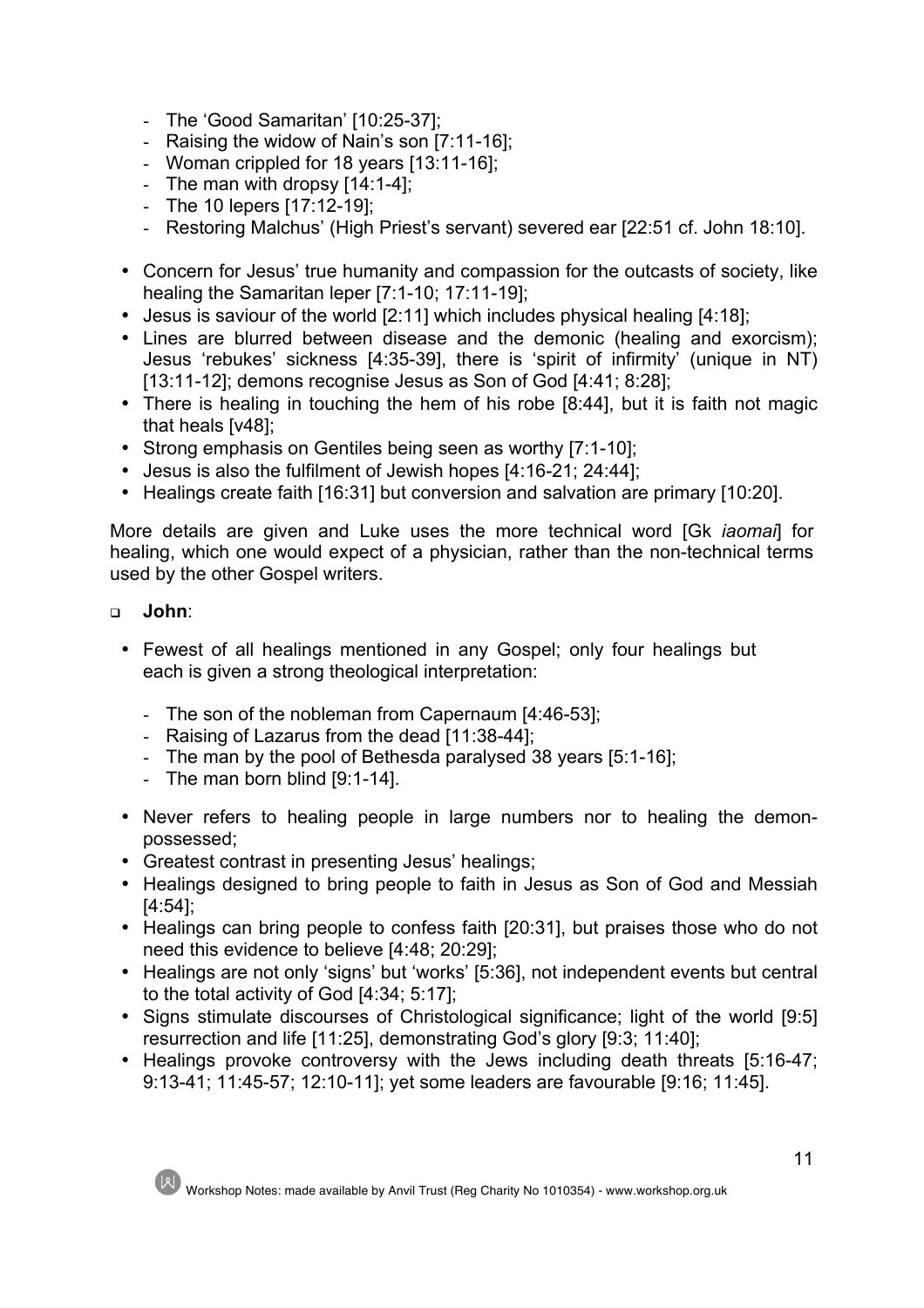The healings in John's Gospel are not only 'mighty works' but also 'signs'; while they touch the individual and the physical they point beyond themselves to a spiritual and eternal truth and reality; signs of God's glory and testimony of the Father to Jesus whom he empowers.

## **New Testament church**

Jesus commissioned the disciples; the 12 [Matt 10:1] and the 70 [Luke 10:9] to heal. There has been much debate over the words that are in the so-called 'longer ending' of Mark's Gospel [16:9-20], especially the words:

> 'And these signs will accompany those who believe: by using my name they will cast out demons; they will speak in new tongues; they will pick up snakes in their hands, and if they drink any deadly thing it will not hurt them; they will lay their hands on the sick, and they will recover.' [vv17-18]

These words have been very influential among many groups of Christians over the years, but are open to the accusation that we have no certainty as to whether they were ever part of the original Gospel or actually spoken by Jesus. The question is whether they say anything that is not the experience of Christians in the rest of the New Testament and the early church.

In the book of Acts there are several accounts of individual healing miracles of particularly similar character to those performed by Jesus:

- Peter and John heal the lame man at the Jerusalem temple gate [3:1-16];
- Peter heals the paralytic at Lydda [9:33-34];
- Paul heals the lame man at Lystra [14:8-10];
- Paul heals the father of Pubius from dysentery [28:8].

There are also a few reports of multiple healings [e.g. 5:15-16], clothing taken from Paul for the purposes of healing sick people elsewhere [19:11-12]. Two people rose from the dead:

- Peter raises Dorcus [9:36-41];
- Paul raises Eutychus [20:9-10].

There are also clear accounts of Christians being ill, so important members of the early Christian community were certainly not free from all sickness:

- Timothy's gastric complaint [1 Tim 5:23];
- Trophimus too ill to accompany Paul from Miletus [2 Tim 4:20];
- Epaphroditus was gravely ill [Phil 2:30]; healing due to God's mercy [v27].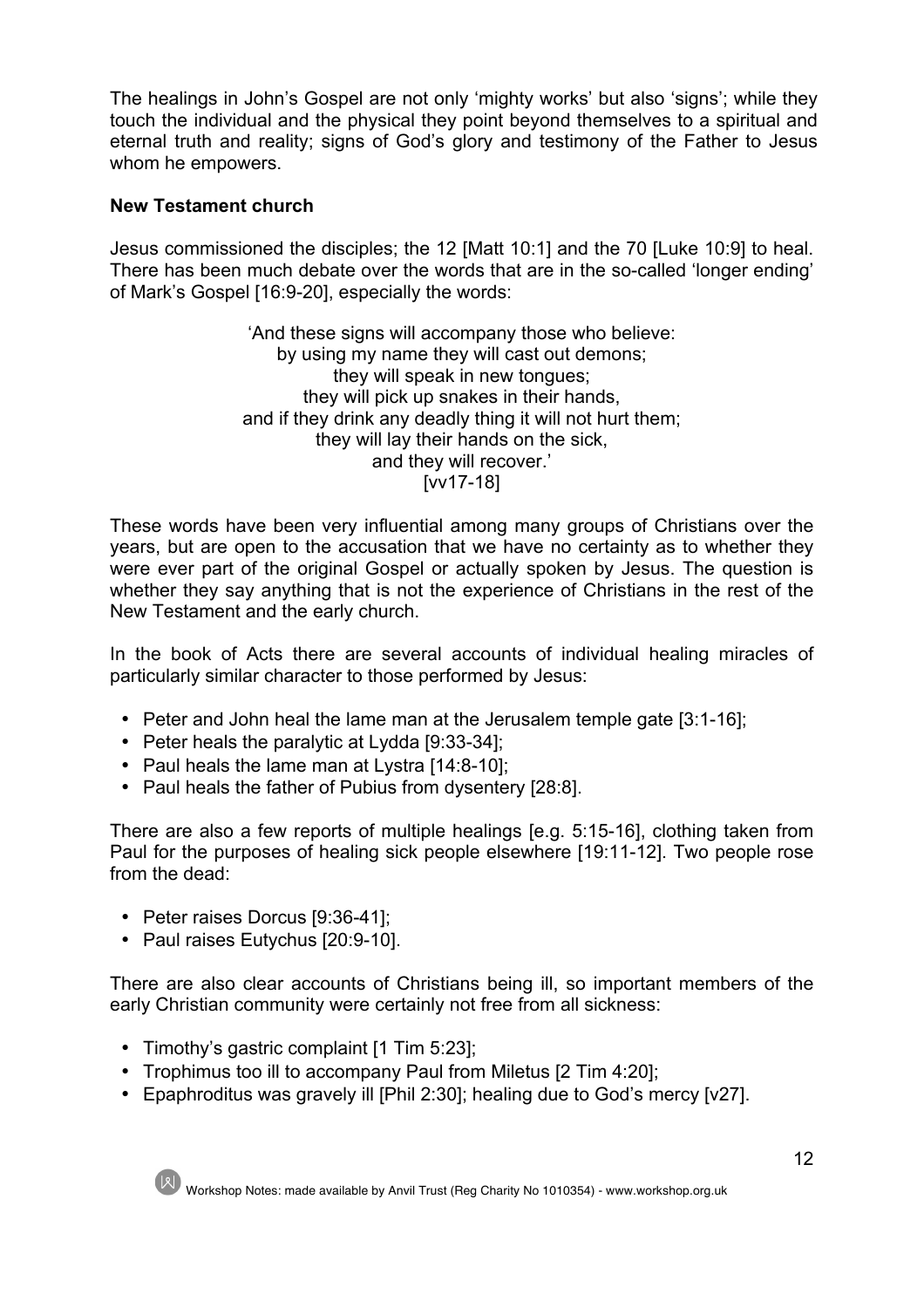# <sup>q</sup> **Paul's view of sickness**

Paul clearly considers sickness, along with other afflictions that all people suffer, as part of the fallen natural order. Suffering is without doubt part of being a servant of Christ [2 Cor 11:23–12:10]; it can both motivate someone in preaching the gospel [Gal 4:13-14], while at the same time be identified as a messenger from Satan [2 Cor 12:7].

Many people believe that Paul's words in 1 Corinthians 11:27-32 imply that both sickness and death are possible judgments for a Christian's abuse of the Lord's supper. However, this passage is also open to meaning that it is the poor who become sick and die because the rich do not share their food with them at the covenant meal. As a consequence the poor are sick and die due to lack of nourishment. What greater dishonour of the Lord's body can there be? This logical interpretation would not see the sickness and death as a direct judgment from God but rather as the consequence of injustice and as a judgment on the local church.

Some say that the implications of Romans 1:18-32 and 1 Corinthians 10:1-14 suggest that Paul held the view that sickness can sometimes be caused by sin; this is certainly open to serious debate. Paul, however, does not seem to see his own sickness in this way [cf. 2 Cor 12:7-10].

The fact that Paul calls Luke 'the beloved physician' [Col 4:14] would seem to suggest that he probably had a favourable attitude towards at least some members of the medical profession.

# <sup>q</sup> **Gifts of healing**

The only place where Paul refers directly to the subject of physical healing is when he speaks about 'gifts of healing', in his discussion about the gifts of the Spirit [1 Cor 12:9, 28, 30]. These gifts are an expression of the Holy Spirit's presence. When he is speaking of healing, Paul says that the 'individual' (singular) person receives 'gifts (plural) of healing'. This suggests that a Christian does not inherently possess power to heal but that the necessary 'gifts of healing' are given to them for specific and different needs. Also, the gift of healing is clearly mentioned in the context of local Christian communities; it does not seem to envisage itinerant healers.

There seem to be very few direct references to Paul being a healer in his letters. Do references to 'miracles' [Gal 3:5] and 'signs and wonders' [Rom 15:18-19; 2 Cor 12:12] include physical healing? Probably they do; especially with reference to winning the faith of the Gentiles to Jesus.

As we have mentioned above, however, the book of Acts mentions a number of incidents that connect Paul with healing; in total they are:

- The lame man in Lystra had faith to be healed after Paul spoke [14:8-18];
- The clairvoyant girl in Philippi is exorcised [16:16-18];
- Extraordinary miracles via handkerchiefs and aprons touching Paul [19:11-12];
- Eutychus is raised from the dead by being embraced by Paul [20:7-12];



Workshop Notes: made available by Anvil Trust (Reg Charity No 1010354) - www.workshop.org.uk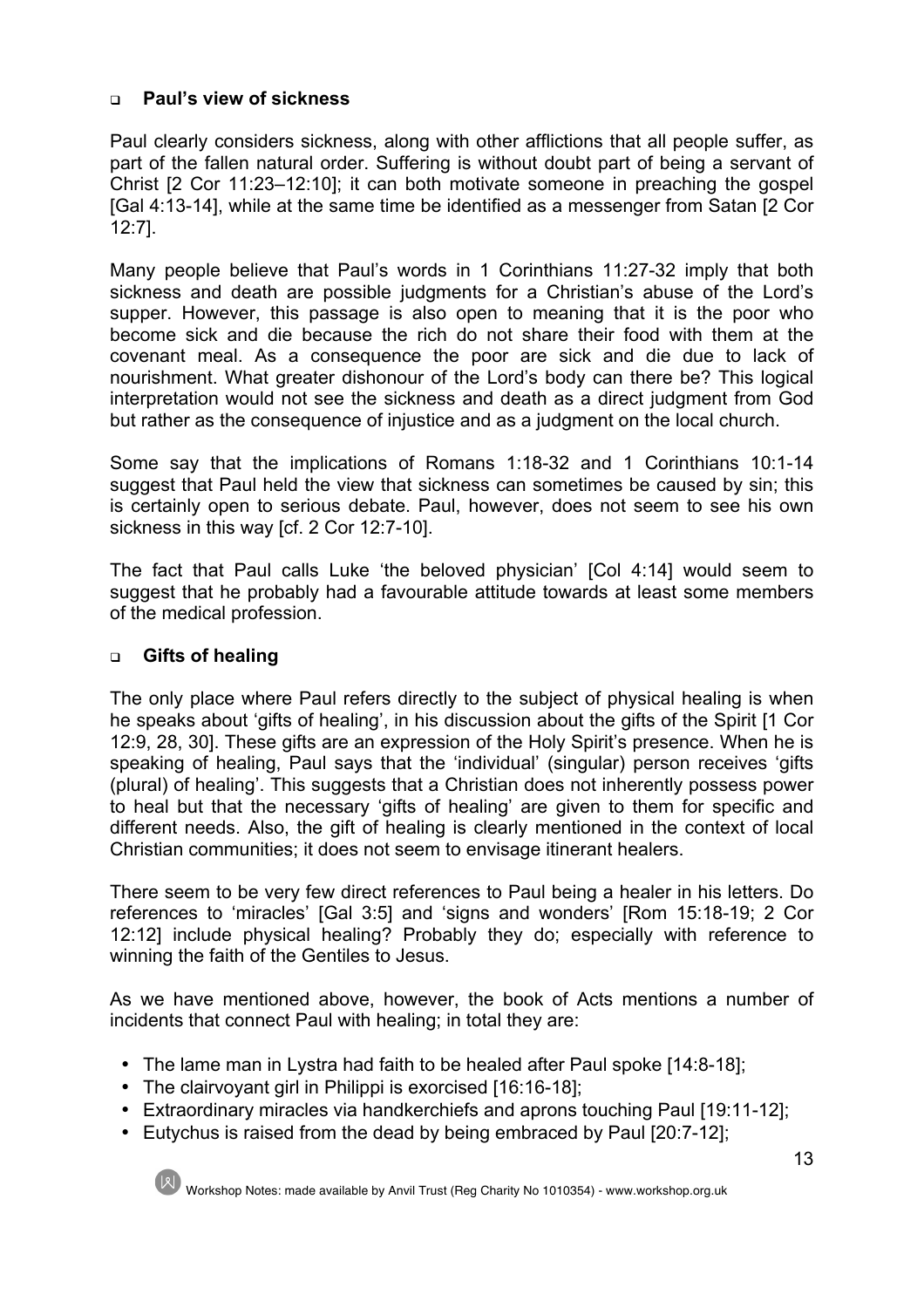- Paul himself healed of a deadly snakebite [28:1-6];
- In Malta Paul laid hands on Publius, father of the island chief, for healing along with many others who came to be cured [28:9].

# <sup>q</sup> **Paul's 'thorn in the flesh'**

The subject of Paul's 'thorn in the flesh', mentioned in 2 Corinthians 12:7-10, has generated extensive debate over centuries. Some of the suggested understandings are:

- The persecution Paul experienced (Chrysostom); 'messenger' and 'batter' [v7] are both personal terms;
- Every kind of temptation; sexual in particular because of the word 'flesh' (Calvin);
- Some form of physical illness (most interpreters since Tertullian):
	- Epilepsy (link with his conversion experience);
	- Hysteria;
	- Migraine;
	- Depression;
	- Severe sciatica;
	- Rheumatism;
	- Poor hearing;
	- Leprosy;
	- Stammering;
	- Damage to retina (due to blinding light at Damascus, cf. Gal 6:11);
	- Malarial fever.

Its spiritual significance is more important than its actual medical or psychological diagnosis. Paul says it was a 'messenger from Satan', but also implies it was 'given to me' by God. He gives three reasons:

- To keep his feet on the ground, stopping him from becoming conceited [2 Cor 12:7];
- To enable him to be spiritually powerful [v9];
- To enable personal service to Christ [v10].

There is an interesting connection between Paul's 'thorn in the flesh' and the story of Jacob's limp (shrunken sinew) having wrestled with the angel of God on the banks of the River Jabbock [Gen 32:24-32]. It certainly implies that not only is illness something that God does not always heal but also there are occasions when it can serve his creative purposes.

# <sup>q</sup> **James' prayer for the sick**

There is the classic passage about prayer for the sick in the letter of James [5:13-20], which has been a matter of considerable debate among Christians and has influenced different practices on the issue of physical healing within the church: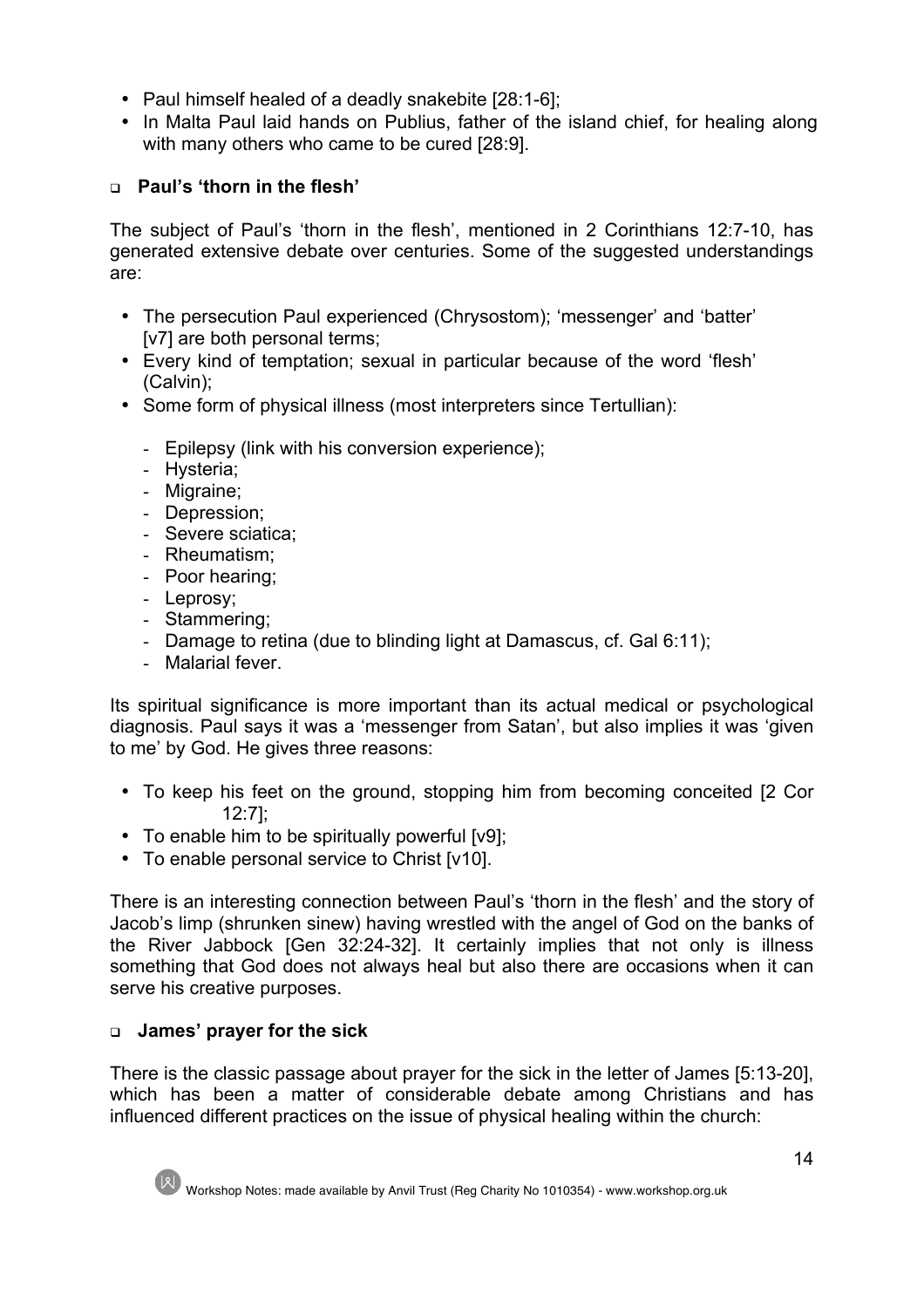'Are any among you sick? They should call for the elders of the church and have them pray over them, anointing them with oil in the name of the Lord. The prayer of faith will save the sick, and the Lord will raise them up; and anyone who has committed sins will be forgiven. Therefore confess your sins to one another, and pray for one another, so that you may be healed. The prayer of the righteous is powerful and effective.' [vv14-16]

One of the most striking facts about this passage is its reference to healing within the church; with a very few exceptions the New Testament statements and examples of healing point outwards to those not yet part of the community of faith. There are a number of observations that it is important to make:

- The calling of the elders [local church leadership] indicates that the sickness and distress of the individual becomes the concern of the whole church;
- The prayer of faith is clearly the primary and most important action. The whole passage is about the power of prayer; however, it may be stressing one of two possible senses:
	- Prayer as intercession, asking God to heal;
	- Prayer of authority which itself brings about the actual healing.
- The anointing with oil accompanies the prayer of faith; the actual purpose of the oil is far from clear:
	- The oil may well have been medicinal; soothing, cleansing, warming the body of the patient;
	- The oil may have been used to reinforce faith; a symbolic action with which the sufferer could directly connect:
	- Some have suggested that the oil may have been a spiritual ritual which separated the sickness from the patient on to Christ, just as the messianic anointing of Hebrew kings separated them from the common people;
	- Whatever the detail, this is clearly a holistic approach to treatment. There would have been no understanding of a separate 'medical' and 'spiritual' approach.
- The focus of the passage is 'the name of Lord'. The whole matter is referred to God; he is the one who will heal;
- The confession of sin appears to be integrally bound up in the path towards healing; we need to be careful in making too close a link between sickness and sin, but a right relationship with God for those within the church appears to be an important precursor to healing;
- This passage has provided the scriptural basis for the Catholic sacrament of 'extreme unction', an anointing offered to the dying with a view to their absolution and restoration; the health of soul and body;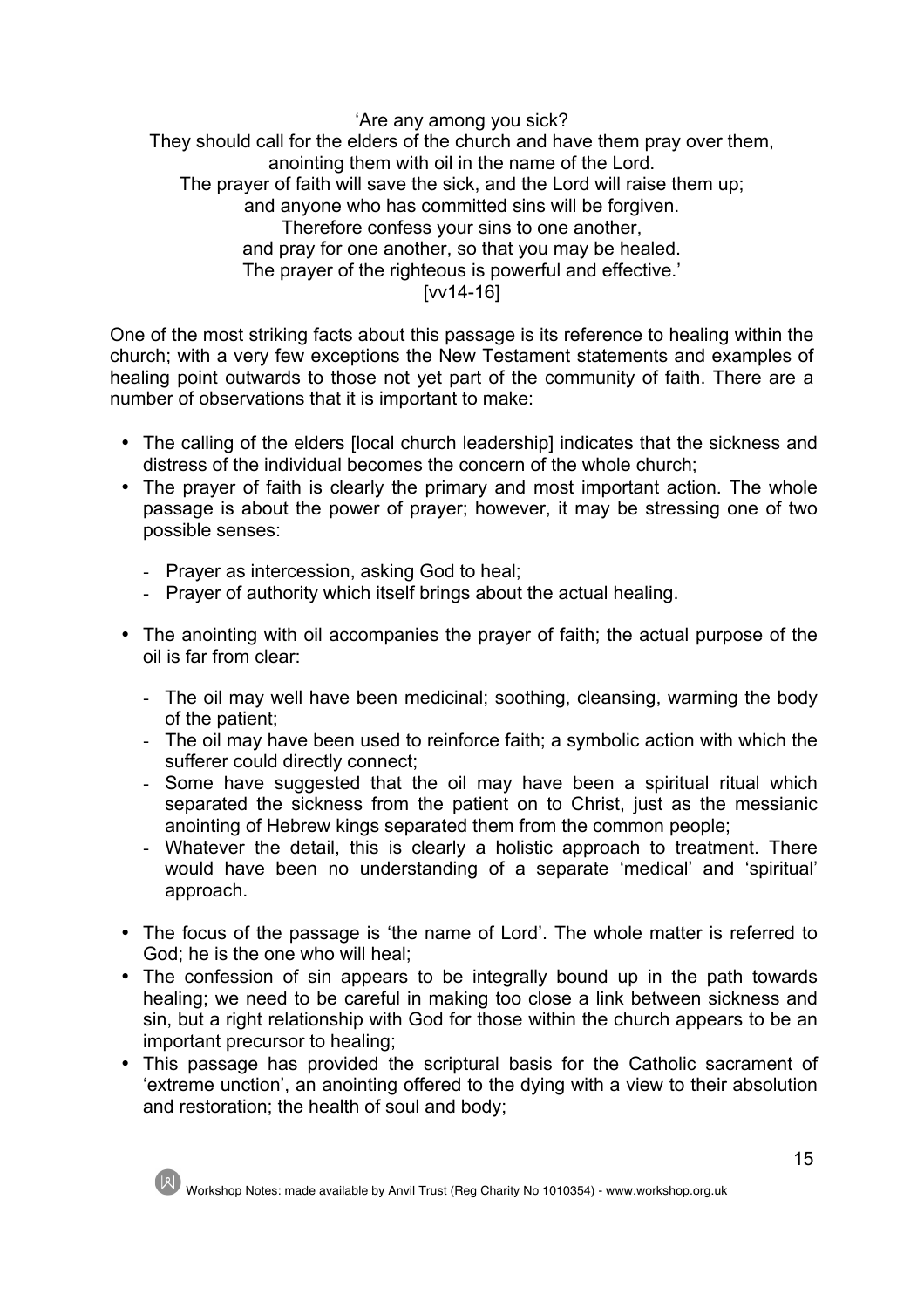• In the Eastern Orthodox church the seventh sacrament of Holy Unction is the anointing with oil of the sick for their complete recovery.

This passage needs to be handled carefully. It would seem to provide principles to consider when praying for the healing of a Christian, rather than the details for a 'healing ritual'. Its main emphasis is on God being the one who heals when approached in a prayer of faith. However, it does not exclude any form of medical help that may be available.

## **History of the church**

The church's concern with physical healing continues from the close of the New Testament right up to the present day.

#### <sup>q</sup> **The first five centuries**

Following the New Testament period, the ministry of healing continued as an unbroken experience. In many places Christian communities rivaled pagan temples as places of healing:

• **Tertullian** [*c*.160–220] says:

'Christ reforms our birth by a new birth from heaven; he restores our flesh from all that afflicts it; he cleanses it when leprous, gives it new light when blind, new strength when paralysed, when possessed by demons he exorcises it, when dead he raises it to life.'

• **Cyprian** [*c*.200–58] says:

'From the indwelling Spirit is given power that is able to quench the virus of poisons for the healing of the sick, to purge out the stains of foolish souls by restored health.'

• **Irenaeus** [*c*.120–95] says:

'The Gnostics, though they can produce miraculous effects, cannot perform works of healing like Christians, who heal the sick by laying hands on them.'

• **Hermas** [*c*.150] says:

'Those who know human suffering, yet do not relieve those sufferings, commit great sin.'

• **Gregory** [213–70] the 'Wonder worker' (Thaumaturgus) worked for many years in Pontus, northern Turkey. Many acts of spiritual healing were attributed to him, hence his nickname. This did much to win the pagan population from their gods to Christ.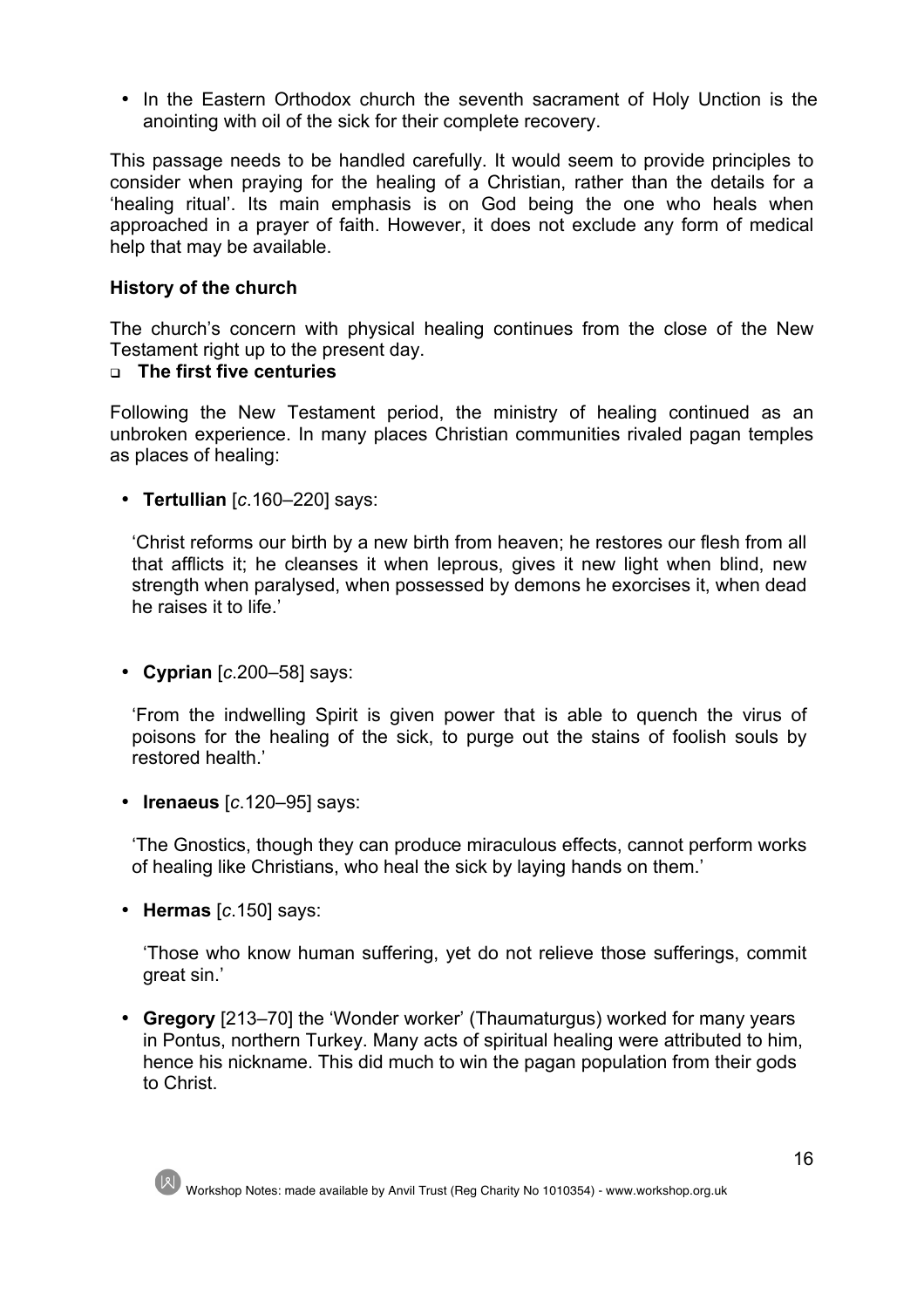Records of powerful spiritual healings continue to be reported well into the 5th century, but increasingly it begins to give way to superstition and the use of relics. Throughout the period of the first five centuries Christians also care for the sick in many different ways; they also often stay in cities to attend the dying when the pagan population has evacuated because of plague.

#### <sup>q</sup> **The Middle Ages**

The tradition of Christian involvement in physical healing continues into and throughout the Middle Ages:

- The Celtic saints such as Patrick, Cuthbert, Bridget and others were all credited with miraculous healings.
- Monasticism always provided 'hospitality' and care for the sick in their communities, with personalities such as Francis of Assisi being attributed with powerful spiritual healings on occasions.
- Both the Waldenses (in 13th-century southern Europe) and the Bohemian Brethren (in 15th-century Prague) saw a resurgence of spiritual healing in their movements.

#### **Since the Reformation**

- **During the 16th century** dramatic cures were attributed to ministry of some reformers such as Martin Luther, and also among the different groups of the Anabaptists. Charles Borromeo, Catholic Archbishop of Milan, worked selflessly among the sick in the plague of 1576.
- **During the 17th century** spiritual healings were attributed to English Baptists such as Hanserd Knollys, William Kifin and Vavasor Powell. Also to the Quakers and other puritan sects. Between 1662 and 1666 Valentine Greatrakes healed many in Ireland and England by laying on of hands and prayer.
- **During the 18th century** we hear John Wesley mentioning a number of dramatic spiritual healings in his *Journal*, and they were also known to have occurred among the German Pietists.
- **During 19th century**, apart from continuing Christian involvement in the development and practice of medicine, divine healing was a focus in a number of quarters. The German Prince Hohenlohe-Waldenburg-Schillingsfurst, canon of Grosswarden, and Father John of Kronstadt of Russia [1829–1909] were both involved in spiritual healing. The 'Peculiar People', a small sect of evangelical faith healers founded in London in 1838, relied on oil, prayer and nursing in their work. The Irvingites and the Mormons both made claims to experiences of remarkable healings. Of course the Christian Science movement became famous with its claim that both pain and disease were merely an illusion.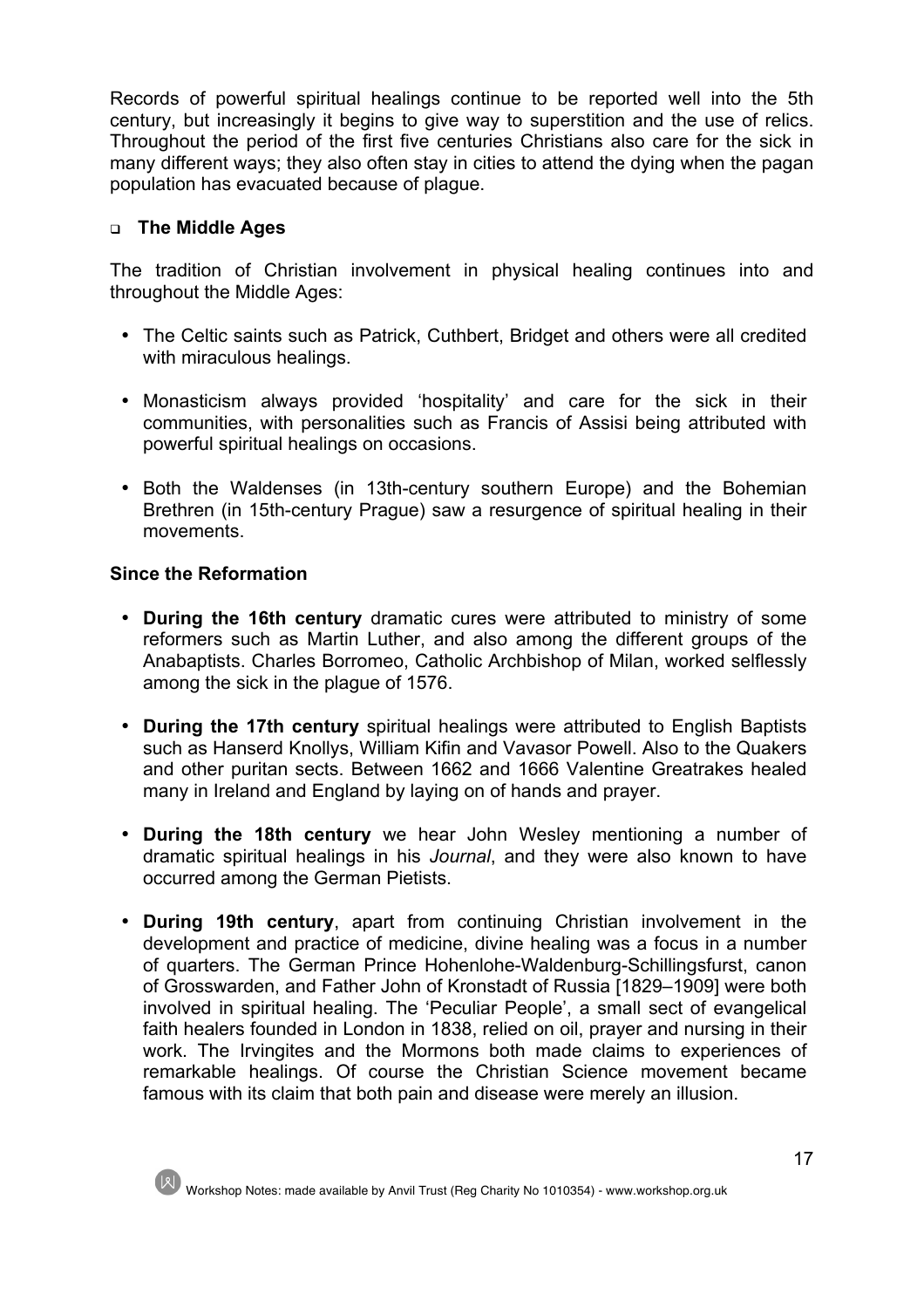• **During the 20th century** Christian involvement with physical healing increased, not only with the advances in medical science and the growth of the hospice movement, but also with the renaissance of the ministry of spiritual healing, especially in the Pentecostal and charismatic movements. Early in the century individuals such as George Jeffreys (in the UK) and Aimee Semple McPherson (in the USA) held large healing meetings, a tradition continued with international evangelists such as Rhienhard Bonke. Less extrovert ministries of healing were developed with the 'Guild of Health' and 'Guild of St Raphael' in Anglicanism and the Iona Community of the Church of Scotland. The Catholic Francis McNutt's teaching on the subject had a major influence across many denominations.

# **INSIGHT AND ACTION**

# **Picture of health**

In looking at the biblical text as we have done it is clear that Scripture presents us with many different encounters with, and perspectives on, the subject of physical healing. This must stand as a clear warning against those who take simplistic and dogmatic opinions on the subject. It should also be of some encouragement to those who feel let down and disappointed with Christian teaching and practice in this area. While their experiences may have hurt and even disillusioned them, it humbly reminds all of us that there is still so much to discover about this subject.

Physical healing raises issues that involve many interwoven topics; for example:7

- Medical science;
- Miracles;
- Science and faith;
- Moving in faith;
- Prayer;
- Kingdom of God;
- Atonement;
- Problem of evil:
- Nature and means of revelation;
- Uniqueness of Jesus;
- Other world faiths

Each of these is a challenging topic in its own right, but as we draw on them they will help us to become wiser in how we approach healing.

One thing that is certain, from the biblical material we have surveyed and the historical material we have examined, is that a Christian involvement in physical healing most certainly includes providing practical medical care for those who are ill, quite apart from any hope for, or belief in, the possibility of miraculous interventions

 $<sup>7</sup>$  Each of these subjects is dealt with on the course in separate sessions: Medicine & Society</sup> 04.01.07; Parable & Miracle 03.01.09; Science & Faith 04.02.03; Moving in Faith 03.02.05; Prayer 03.02.03; The Kingdom 01.03.04; The Atonement 02.02.05; Problem of Evil 04.02.02; The Voice 01.03.0; Uniqueness of Jesus 04.02.07; World Views & World Faiths 04.02.05.



Workshop Notes: made available by Anvil Trust (Reg Charity No 1010354) - www.workshop.org.uk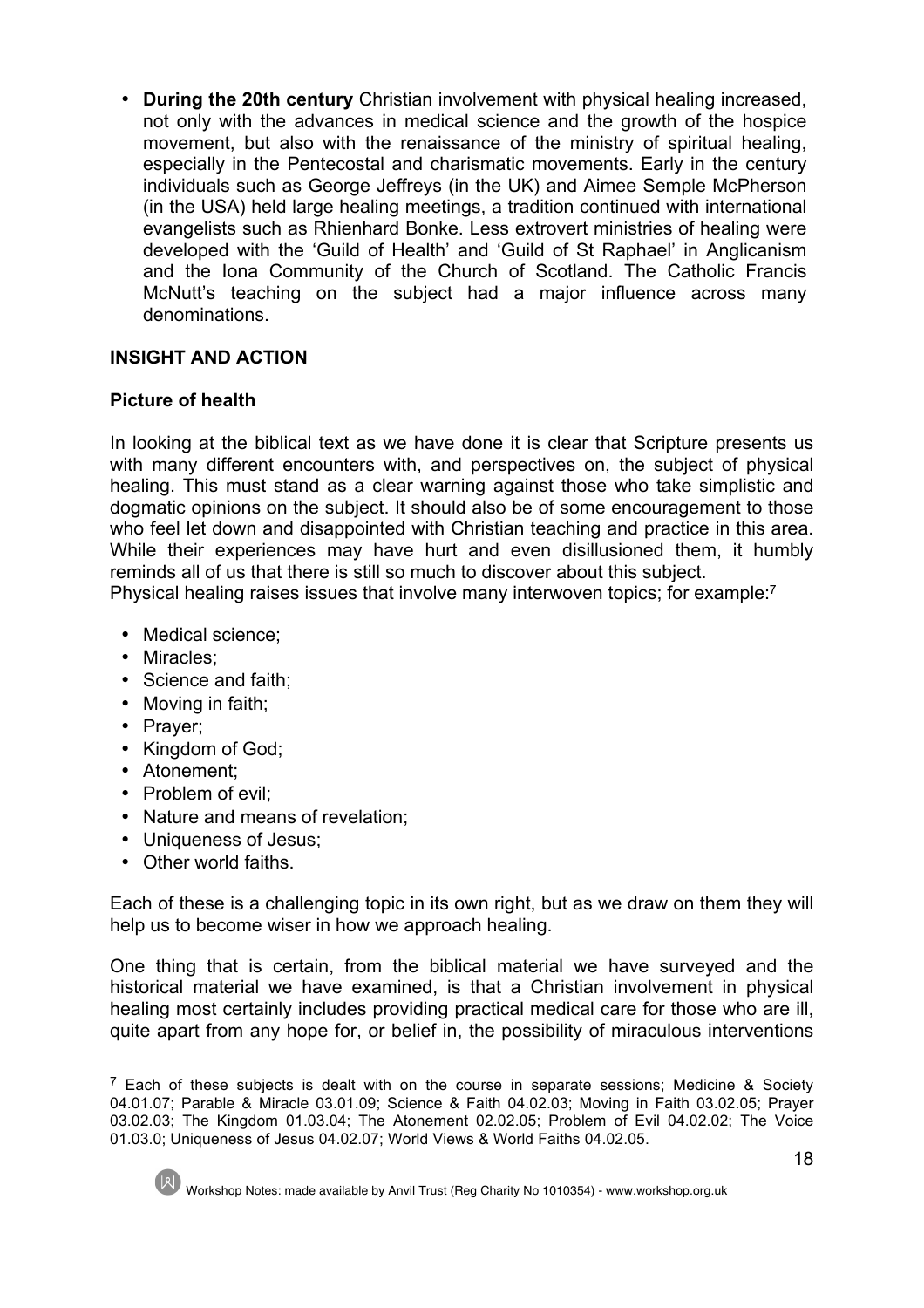by God. Christian care for the sick, in the sacrifice of time and energy, has been their major contribution down through the centuries. It has been, and remains, a witness to God's love every bit as much as any miracle.

However, both the possibility and the expectation of divine action and miraculous healing remain an essential part of a Christian understanding of dealing with illness. The notion, popular in some Christian communities, that miracles ceased with the apostles and the close of the New Testament period does not stand up to the investigation of either history or theology. It is a theory that is based on a wholly artificial and arbitrary structuring of eras of history in an attempt to excuse Christian powerlessness rather than witness to the truth.8

The challenge of sickness and physical healing is a primary demonstration of the challenge of power. There is the power of love, compassion self sacrifice in the care of those suffering the ravages of illness. There is the power of the Spirit in bringing wholeness, often in miraculous ways. There is the power of challenging the effects of sin and evil within the world.

#### **Sickness and sin**

A vital initial question we need to ask is, 'Why does sickness occur?' While the answer is inevitably complex what is clear is that suffering and disease, when encountered or discussed in the Bible, is always bound up with questions about the nature and origin of evil and the way it manifests itself in the world. To emphasise this point by contrast, the biblical vision of the new heaven and earth is presented as a place with no sickness and suffering [cf. Rom 8:18; Rev 7:15-17; 21:4] and within which there is the presence of the Tree of Life which has leaves that are explicitly for the healing of the nations [Ezek 47:21; Rev 22:2].

The subject of the relationship between sickness and sin is hugely complex. Disease was not God's original plan for creation but a consequence of how the world is as a result of both cosmic and human rebellion bringing evil into the world and fracturing its original equilibrium. However, we must make a very clear distinction between recognising that Scripture sees all illness as a consequence of world being contaminated by sin and particular sicknesses being the result of specific sins.

However, the words of James [5:15-16] do seem to make a possible link with sin to sickness:

'The prayer of faith will save the sick, and the Lord will raise them up; and anyone who has committed sins will be forgiven. Therefore confess your sins to one another, and pray for one another, so that you may be healed.'

Added to this there are a number of occasions within the biblical story when sickness appears to be presented as a direct consequence of sin, for example:

 <sup>8</sup> This idea is known as 'Dispensationalism' and is discussed in more detail in The Hope: The Crisis 01.03.06.



Workshop Notes: made available by Anvil Trust (Reg Charity No 1010354) - www.workshop.org.uk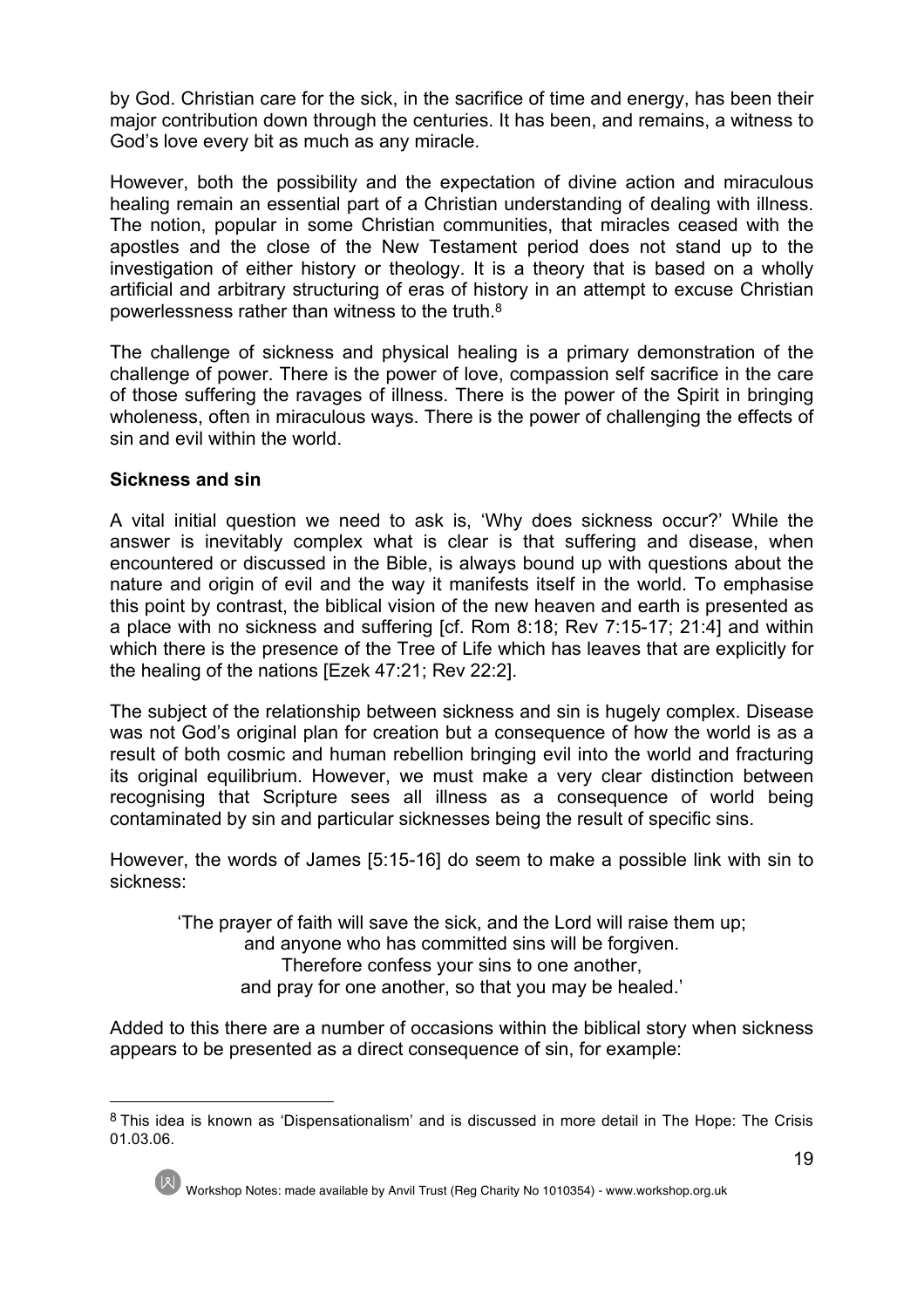- Moses disobedience [Exod 4:24-26]\*
- Miriam's criticism of Moses (leprosy) [Num 12:1-15]\*
- Israelite grumbling in the wilderness (serpents) [Num 21:6-9]\*
- Possible Israelite rejection of God [Deut 28:22, 27, 58-61]
- Jeroboam's challenge to the prophet (paralysed hand) [1 Kgs 13:4-6]\*
- Uzziah's pride and anger (leprosy) [2 Chron 26:16-23]
- Gehazi's obtaining gifts by a lie from Naaman [2 Kgs 5:25-27]
- Herod's arrogance (eaten by worms) [Acts 12:20-23]
- Elymas opposition to Paul (blindness) [Acts 13:4-12]

In the case of Moses, Miriam, the Israelites in the wilderness and Jeroboam the sickness was followed by the mercy of healing. For Uzziah and Herod, the disease was terminal; we do not know if this was the case with Elymas, he may have recovered subsequently.

Can sickness ever be due to a curse or the demonic? Gehazi is the only story in which there is any sense of a 'curse' [though the word is not used], falling on him and his family into the future. For Israel as a nation it was a warning as to the consequence of possible disobedience. So in answer to the question, 'Does God ever send sickness as punishment?' we have noted that there are certainly a few occasions when sinful acts have led individuals to suffer illness and disease. In a number of them God has forgiven and healed them. Rather than saying that God 'punished' people directly it would appear their open defiance and disobedience opened them up to the destructive forces of evil, reaping the consequences of their choices.

As we have seen earlier on several occasions, Jesus links healing with the forgiveness of sin:

- To the paralysed man healed at Capernaum Jesus says, 'Son, your sins are forgiven' [John 2:5];
- To the man healed at Bethesda Jesus says, 'Do not sin any more that nothing worse befall you' [John 5:14].

Here is a connection, in some cases, between sin and sickness, forgiveness and healing. This suggests that where this is the case people's choices are responsible. He also challenges the idea that it is usually the case, but rather it is part of the struggle with sin in the world:

'His disciples asked him, "Rabbi, who sinned, this man or his parents that he was born blind?" Jesus answered, "Neither this man nor his parents sinned; he was born blind so that God's works might be revealed in him."' [John 9:2-3]

 $9$  Indicated by an asterisk  $*$  against the stories in the list above

Workshop Notes: made available by Anvil Trust (Reg Charity No 1010354) - www.workshop.org.uk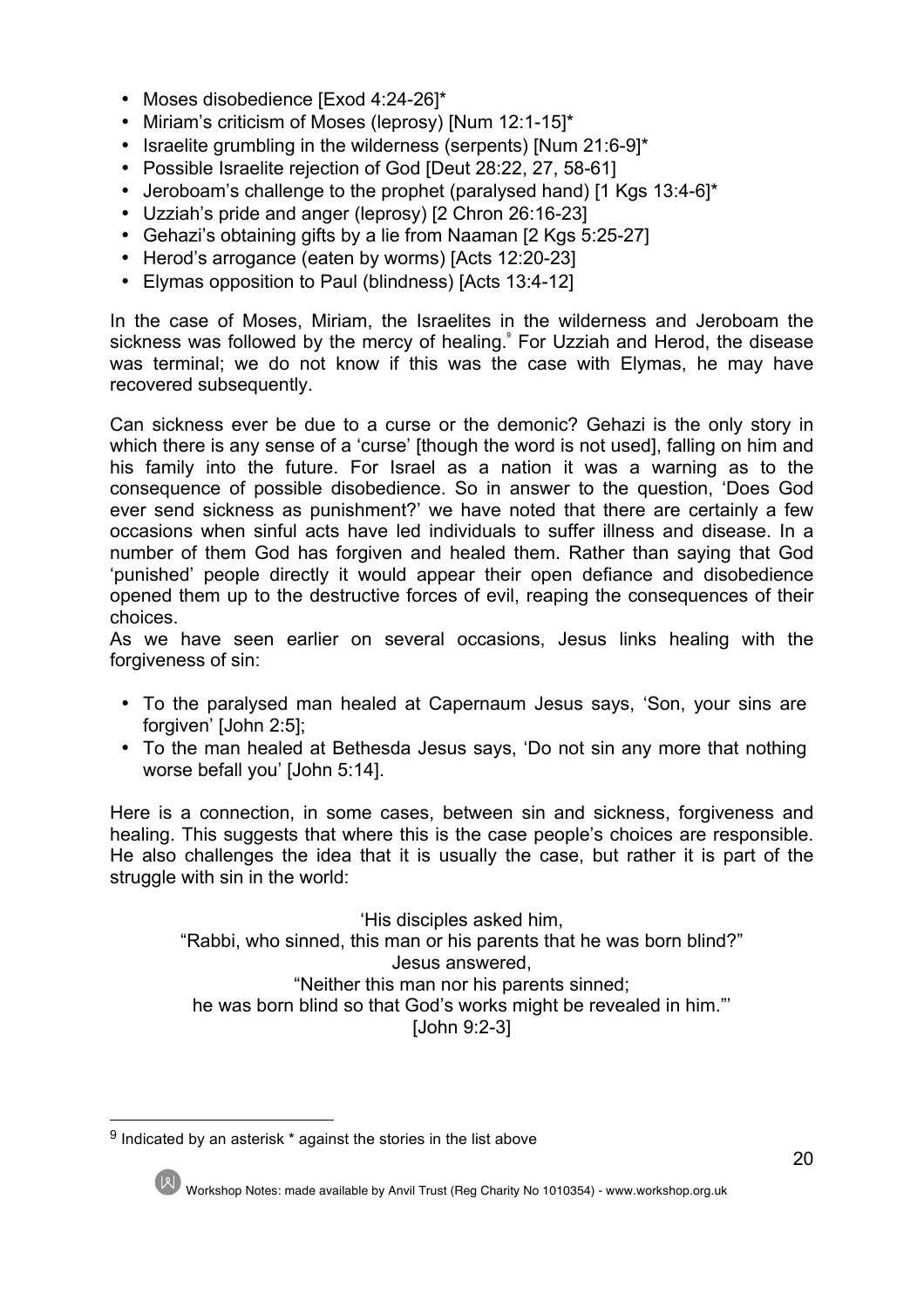# **Good living**

Public health and a sensible lifestyle are important biblical principles. Compared with other surrounding nations of the time, Israel had a remarkable 'public health' and sanitary code. The details are scattered throughout the Pentateuch, from Exodus to Deuteronomy. It deals with public hygiene, water supply, sewage disposal, inspection and selection of food and the control of infectious disease. There were the kosher principles of diet; not eating a range of certain animals [e.g. pork], forbidden to eat the carcasses of animals that had not been properly slaughtered. They were to bury or burn excreta [Exod 29:14]. The idea of 'quarantine' is based on the 40-day segregation of patients suffering from certain diseases demanded in Leviticus 12:1-4, and adopted by 14th-century Italians when they noticed the relative immunity Jews had from some plagues. Jewish ideas have influenced modern health thinking more than is often realised. The story of the Good Samaritan [Luke 10:30-37] has always inspired those involved in medical services in both self-sacrifice and aftercare.

In the light of this, and years of practical observation and experience in modern societies around the world, it is obvious that physical healing begins with good living [cf. 1 Cor 6:19-20]. Healthy living with diet and exercise and good public health services are all part of physical healing. As Jesus himself said:

> 'Those who are well have no need of a physician, but those who are sick.' [Matt 8:12]

#### **Miracles and medication**

The subject of physical healing from a Christian perspective inevitably focuses on 'miracles'. The care and compassion of nursing care is often overshadowed by a belief that the miraculous is the major contribution a Christian can make in this area. While this is a seriously mistaken emphasis, we must also recognise that the expectation of miracles is very important for a Christian involvement in healing:

- It challenges the secular worldview that underlies both popular thinking and medical science;
- It was at the centre of Jesus' public ministry and used to illustrate his teaching and authenticate his authority;
- It demonstrates God's power and love, helps to stimulate faith and as it is appropriate saves people from circumstances in which there is no other hope.

We must clearly recognise that a Christian understanding of miracles does not involve transcending or violating the natural principles that order the world, as many assume. Instead, miracles take place within 'reality', which is the wholeness of the totality of the physical, material and spiritual that exists only because of God and within which he can move freely to accomplish his will. Miracles are God acting naturally, though maybe surprisingly, within an environment that is rooted in his being. This is not irrational, as many try to claim, but of course it does challenge all worldviews that are dependent solely on truth and knowledge being based on observable phenomena alone.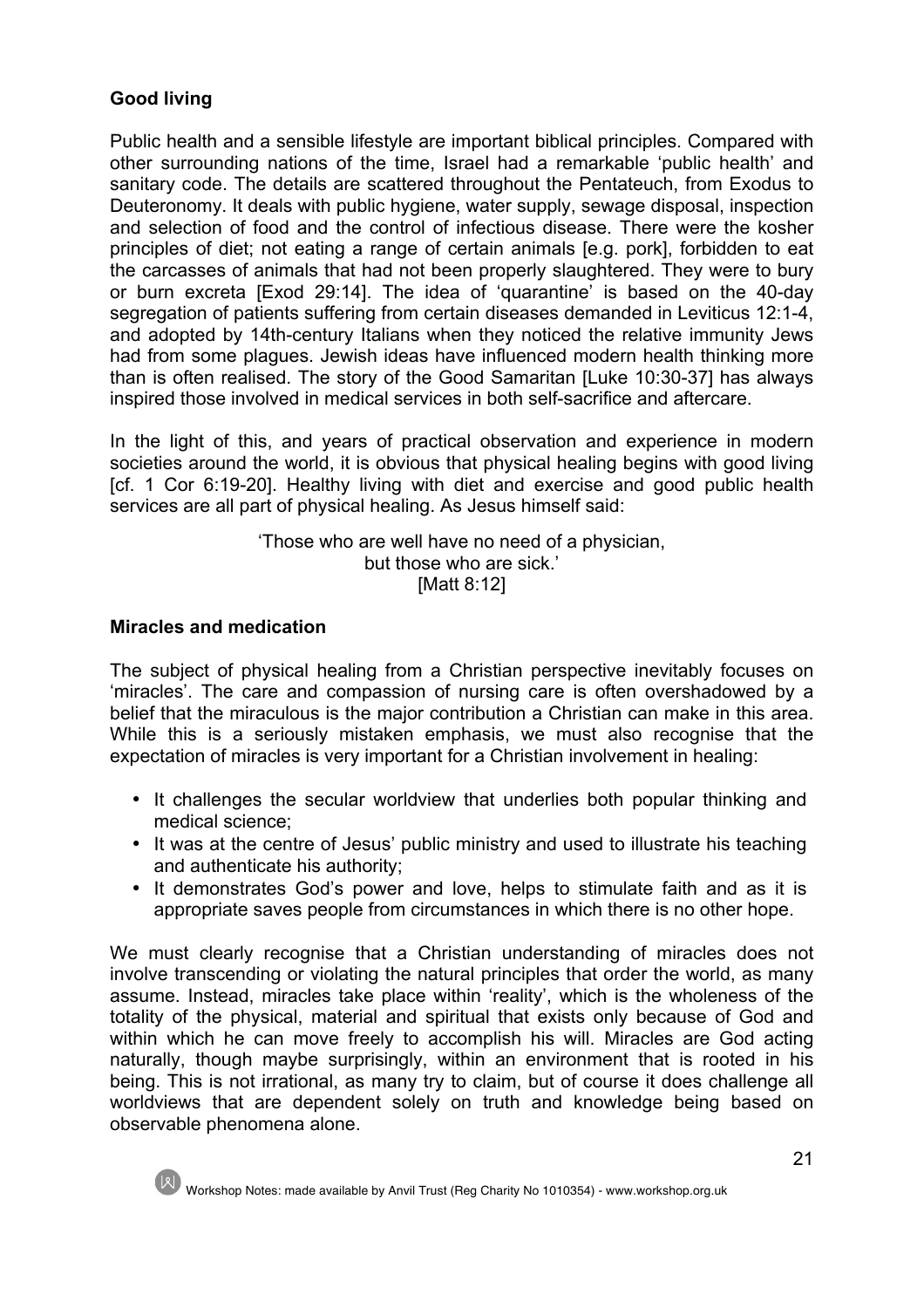This being so, the healings of Jesus stand up to careful scrutiny:

- Each event is presented as having a specific purpose; not everyone is healed and he will not heal to order; everything is done in keeping with proclaiming the kingdom of God;
- Non-Christian Jewish sources, such as Josephus and the Talmud, both acknowledge that Jesus was a healer;
- The manner of Jesus' healings are simple and authoritative, not embellished with spells and ritual like other healing accounts from the ancient [and even more modern] world;
- The stories of Jesus' healings fit the Palestinian historical context; the use of spittle and clay, the types of illness described; many of the places they took place have been actually identified by archaeology.

The fact that we have reason to believe that the accounts of Jesus' healing miracles are dependable it gives us reason to believe and expect miraculous healing today. Contrary to what many have tried to argue, the biblical evidence would suggest that miraculous healings will happen in every age of the history of the church but that they will probably be the exception rather than the norm.

# <sup>q</sup> **Arguments for miracles continuing:**

- Jesus sent his disciples on healing missions identical to his own [Matt 10:1-10], while some injunctions were later rescinded [Luke 22:35-38] healing was not;
- Acts shows similar healings done by Christians after the crucifixion, resurrection and ascension as done by Jesus and the disciples before; healing the lame [3:1-10; 14:8-10], casting out demons [5:6;16:6-18], raising the dead [9:36-41; 20:7-12]. Power attached to Jesus' robe reappeared with Peter's shadow [5:15] and Paul's handkerchief [19:11-12];
- Peter's healing of both Aeneas and Dorcus [Acts 9:32-42] closely parallels the similar stories in Luke's Gospel [5:7-26; 8:49-56], making the point that this is the same healing power that Jesus had; this healing power is also demonstrated by the deacons Stephen and Philip [Acts 6:8; 8:13].

# <sup>q</sup> **Arguments for miracles being exceptional:**

- There are arguments for healing in the atonement [Matt 8:17]; but there is no full healing until the resurrection beyond death; so miraculous physical healing is the exception;
- Exceptional healings are not spread evenly through either Scripture or church history but seem to cluster around initial stages and key advances;
- There is no evidence that Jesus healed the majority of people in his day;
- Jesus warns against those who work counterfeit signs and wonders in his name [Matt 7:21-23], especially in the last days [Matt 24:5];
- Jesus refuses to perform signs on demand and warns against trusting the spectacular [Matt 12:38-42; John 4:48; 20:29];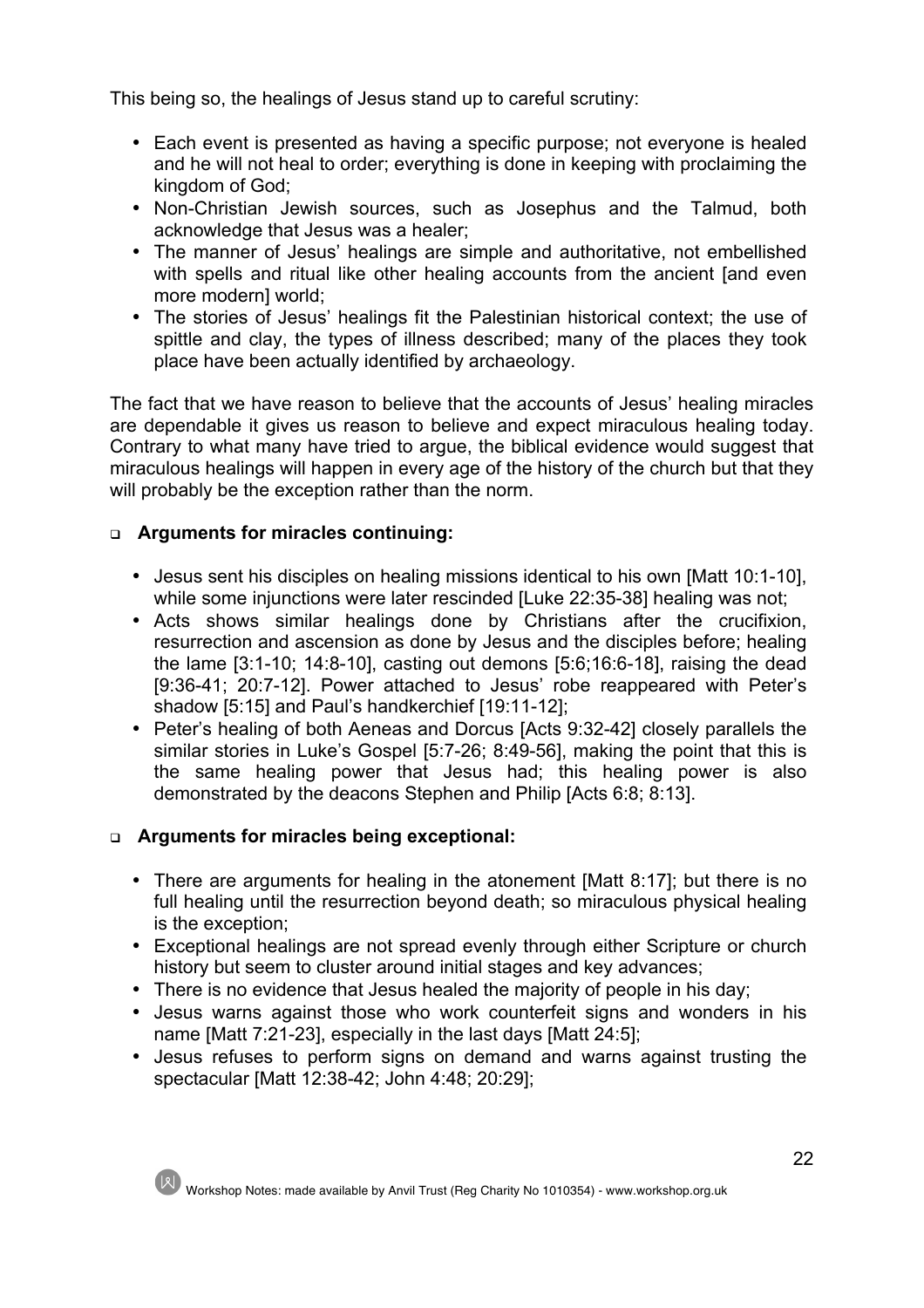- Even the most well-authenticated signs do not necessarily prove divine origin, as with the Pharisees saying Jesus' healings were demonically inspired [Matt 9:32-33; 12:22-24];
- Jesus' temptations were to encourage him not to misuse his power [Luke 4:1- 12]; Scripture is quite clear that there is no necessary protection by God from suffering [cf. Luke 22:39-46 – Jesus' prayer in the Garden of Gethsemane]. Paul makes the same point [esp. 2 Cor 4:7-18; 6:3-10]; not all receive or benefit from the gifts of healing, God's grace is sufficient, God's power made perfect in weakness [2 Cor 12:8].

While we shall discuss the practical challenge of expecting miracles below, the biblical arguments above, alongside the witness of history and the church worldwide today, give us reason to be certain that miraculous healings have taken place throughout church history and continue to take place today. We would certainly expect miracles of healing where the kingdom of God is advancing for the first time, but also as challenges to unbelief that would certainly include western culture. However, as we shall continue to discuss, there can be no dictating how and where God will in fact act.

#### **Understanding atonement**

The relationship between healing and atonement has been much under discussion in recent years. It is important to highlight the central issues of this difficult and sometimes contentious subject. One of the problems is that this is an area in which there is both certainty and yet mystery, so let us at least identify the issues and try to plot some working principles.

As we have already discussed, sickness is clearly the result of sin and rebellion, human and satanic, within the created universe. Wherever the rule of God is manifest, whether within the covenant community or in terms of the life of the age to come, there is an environment created which brings freedom, healing and release from sickness:

- '… none of these evil diseases' [Deut 7:15];
- '… no more pains …' [Rev 21:4];
- '… the leaves on the trees are for the healing …' [Rev 22:2].

In looking at healing in the New Testament there appear to be two interwoven strands; they are inseparably connected and yet each contains distinct elements.

<sup>q</sup>The 'Servant' or 'atonement' strand:

'Surely he has borne our pains and carried our sicknesses … with his stripes we are healed.' [Isa 53:4-5] <sup>q</sup>The 'Messiah' or 'kingdom' strand:

> 'The Spirit of the Lord God is upon me … to bring good tidings to the afflicted … to bind up the broken hearted.' [Isa 61:1]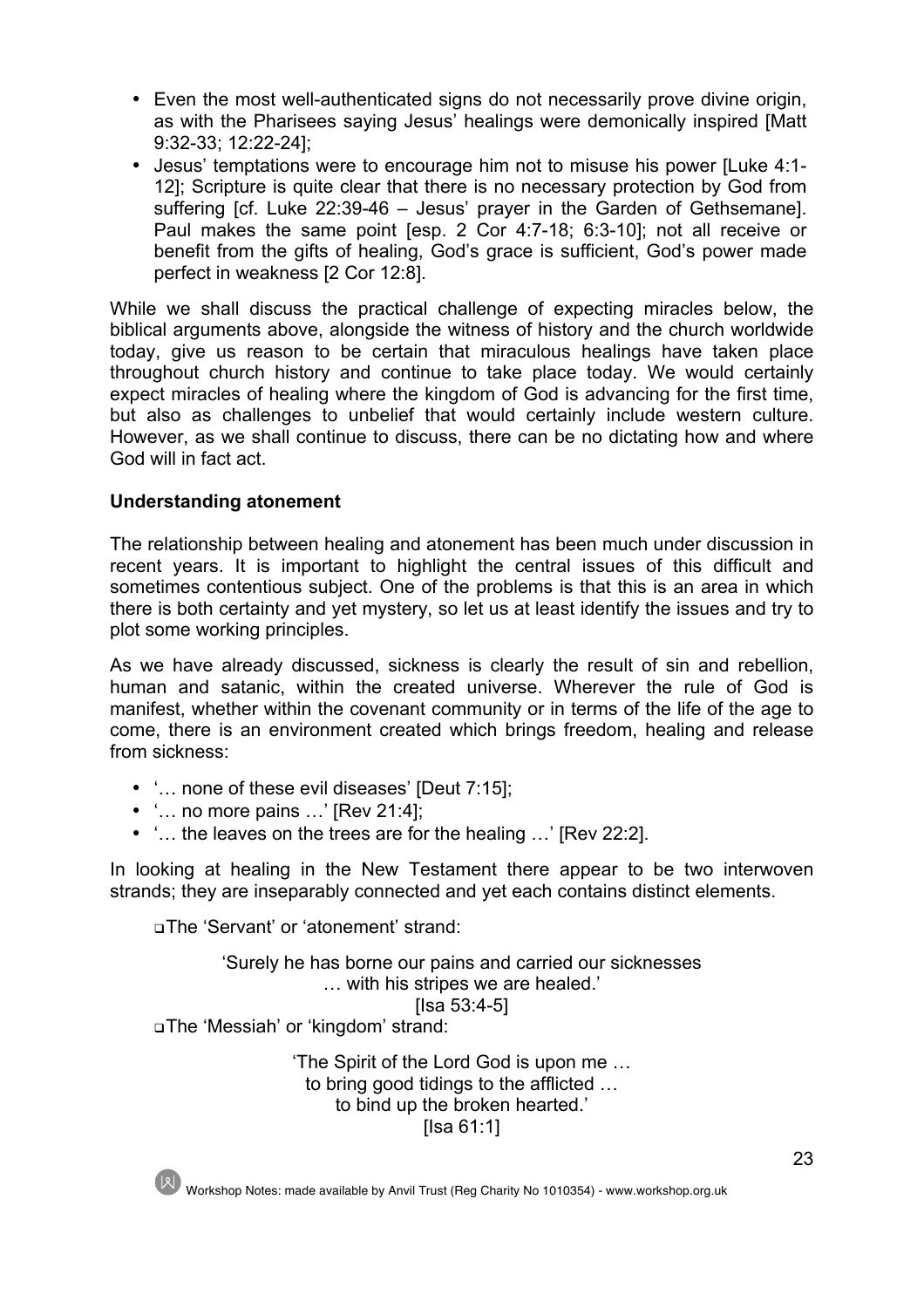Here in the Hebrew Scriptures we see that the ministry of both the 'Servant' and the 'Messiah' have important healing dimensions; this continues over to the Gospels:

- **Matthew** clearly links the public healing ministry of Jesus with that of both the Servant [8:14-17] and the Messiah [11:2-6];
- **Mark**, in the story of the paralytic [2:1-12], shows that healing comes through forgiveness; Jesus says, 'Your sins are forgiven … Go and sin no more';
- **Luke**, in the story of the woman with the twisted spine [13:10-13], shows that healing is freedom, setting people free from satanic bandage. [This idea is present in all the Gospels];
- **John**, in the story of the man born blind [9:3], shows that sickness may not be the result of direct personal sin and that in such a case it is an opportunity for a demonstration of an act of God;
- **John**, in the story of the man at the pool of Bethesda [5:2-9], shows that not everyone who is sick will necessarily be sought out for healing. There is inscrutable sovereignty as well.

There is clearly healing in the atonement. Where sickness is the result of personal sin, repentance and faith will bring healing, a whole dimension of forgiveness.

Where sickness is the more general result of human rebellion we can see the act of the atonement cutting its root and therefore its power. This must be an important foundation for the public ministry of healing [cf. Matt 8:16-17]. But this does not mean, as some erroneously teach, that everyone must be healed without question.

There is clearly healing in the proclamation of the kingdom of God. It is the loosing of those whom Satan has bound. It is the bringing in of the release of Jubilee and the life of the age to come. It is the freedom of the eschatological work of Christ.

Some are not healed. Some will not receive [no repentance]. Some will not believe [no faith]. Others are not given the opportunity. This is a difficult area in which we must walk sensitively:

#### **JESUS**

| <b>SERVANT</b>                                  | <b>MESSIAH</b>                                    |
|-------------------------------------------------|---------------------------------------------------|
| 'carried<br>our<br>sicknesses'                  | 'authority<br>over<br>sicknesses'                 |
| <b>Atonement</b>                                | Kingdom                                           |
| faith in the<br>accomplished<br>work of Christ' | faith in the<br>eschatological<br>work of Christ' |
| forgiveness                                     | freedom                                           |

Each is a dimension of the complete ministry and work of Jesus. Different circumstances highlight different emphases. They set the foundation and the environment for Christians to exercise physical healing. There are no automatic principles here. We still have to hear God afresh in each situation and exercise both

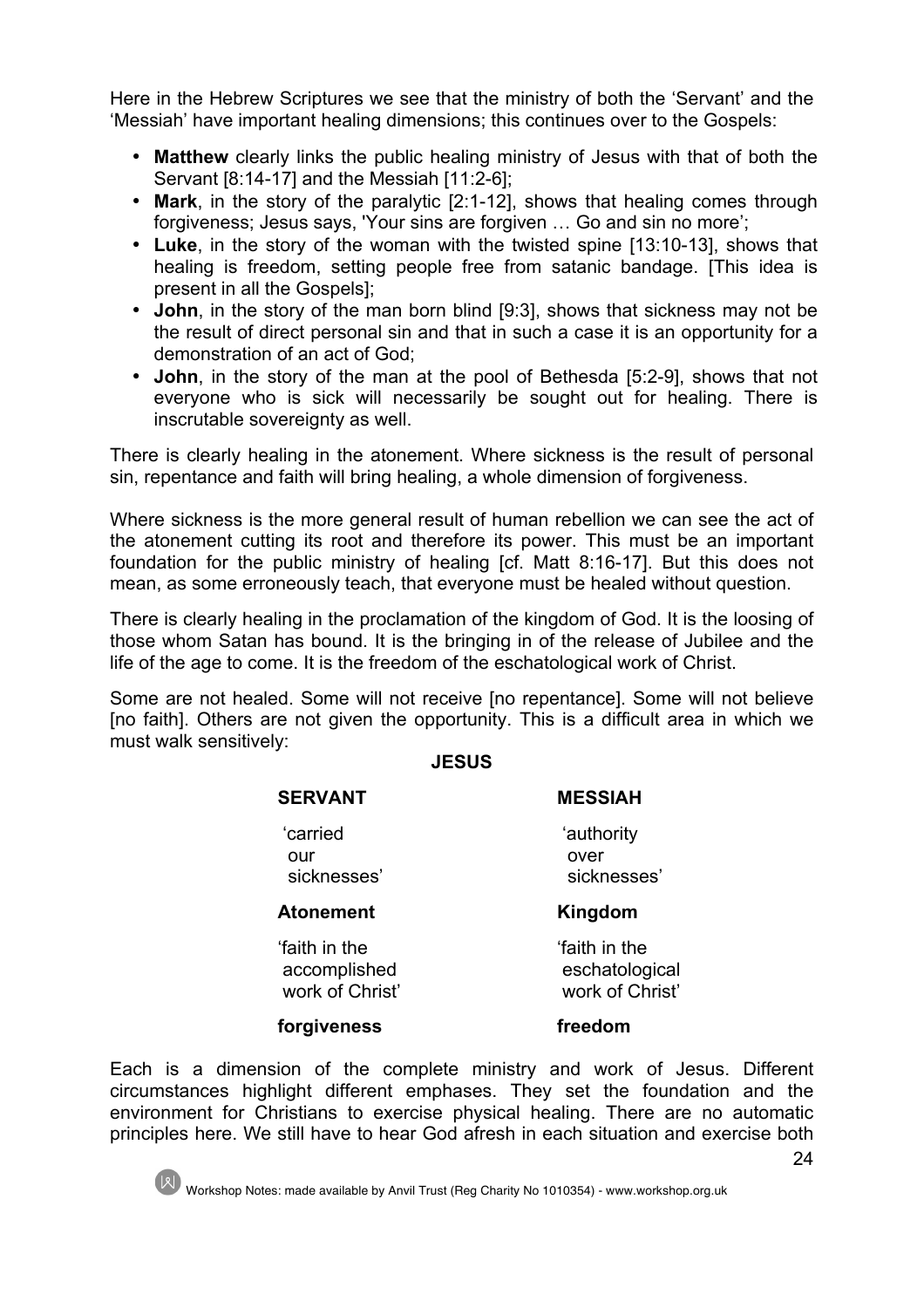wisdom and faith in doing what is appropriate. The truth about healing in terms of the atonement and the kingdom are equally true in the case of disability, long-term nursing care or miraculous recovery.

# **Prayer of faith**

This is the point at which we interact directly with both sickness and the will of God. This is the place at which there is often significant doubt, confusion, failure, guilt and fear for many Christians. This is the situation in which there can be a great deal of rhetoric with few actual results. It is, however, also the area where wonderful things do happen.

The central question is, 'What actually is the relationship between faith and healing?' As we have already seen, the example of Jesus brings a range of emphases:

- He heals *because* of faith [cf. Mark 5:34-36];
- He heals to *instil* faith [cf. John 20:31];
- He does not heal due to *lack* of faith [cf. Matt 13:58].

In this context the words of Jesus that many people find most challenging are those that follow the disciples questioning the reason for their failure to heal the epileptic boy:

'Because of your little faith. For truly I tell you, if you have the faith the size of a mustard seed, you will say to this mountain, "Move from here to there", and it will move; and nothing will be impossible for you.' [Matt 17:20]

Then there are the words of James:

#### 'The prayer of faith will save the sick, and the Lord will raise them up.' [5:15]

A biblical understanding of faith sees it rooted in and sourced from God himself: 'Faith is making happen what God wants to happen. In the light of this an individual person's faith lies in their ability to sense or recognise what God is wanting to do and having the confidence and willingness to respond and act in harmony with that truth.'10 This challenges the popular notion that faith is 'positive feeling' to be generated within each individual; faith is primarily to do with response.

The 'prayer of faith' is humbling because the first requirement is to obtain a sense of God's will. We can pray expressing our desire for someone to be healed, but the

<sup>&</sup>lt;sup>10</sup> The details and implication of all this are discussed in much more detail in the session 'Moving in Faith' 03.02.05



Workshop Notes: made available by Anvil Trust (Reg Charity No 1010354) - www.workshop.org.uk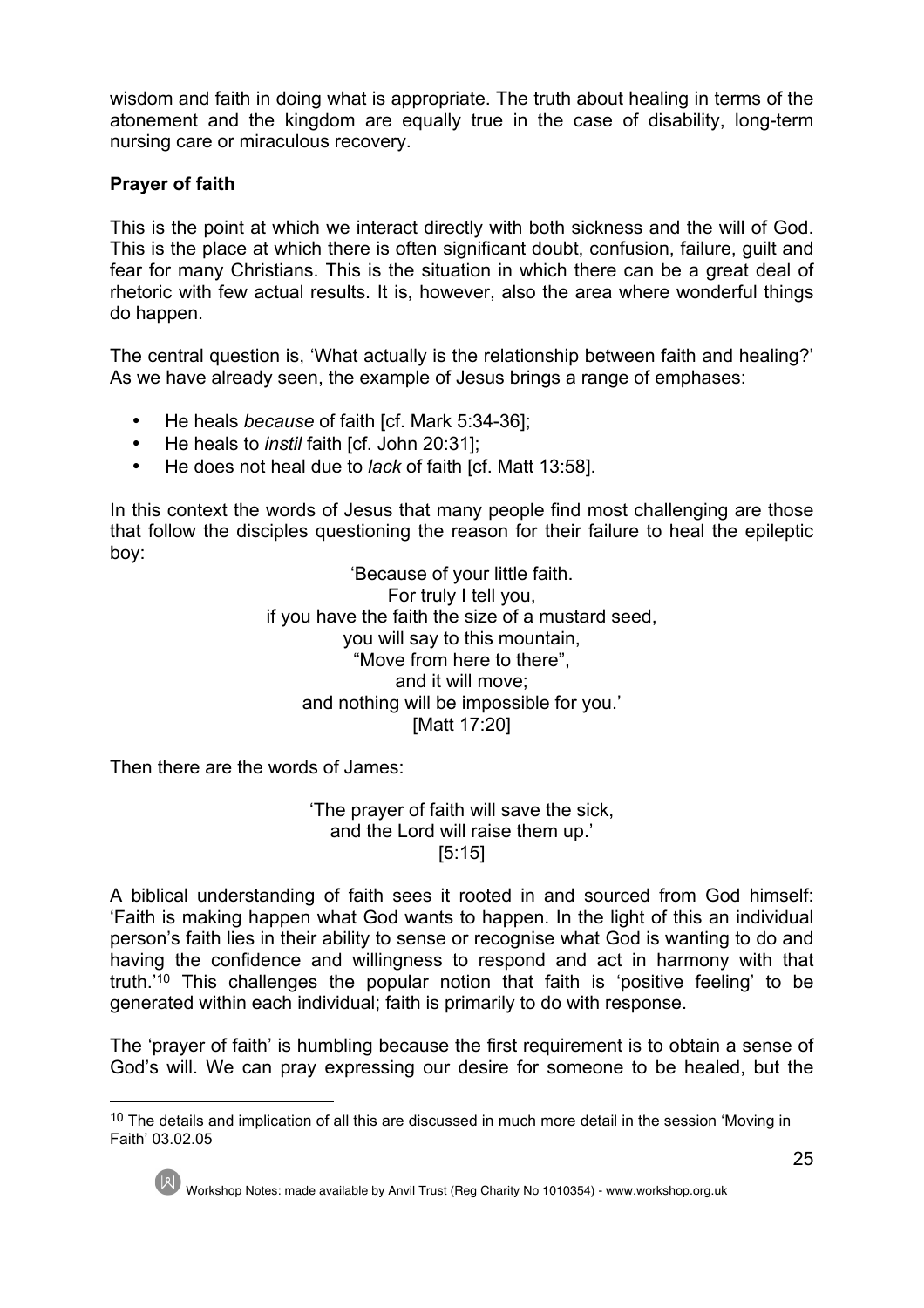confidence of the prayer of faith comes from a growing certainty as to God's purpose in a particular sickness. So answer to the question, 'How much faith do we need for someone to be healed?' really is 'the size of a grain of mustard seed' –the capacity simply to hear and believe rather than huge spiritual stature! This is why Jesus' repeated model is 'childlikeness' [cf. Matt 18:2-5; Mark 10:14-15]. He repeatedly speaks of 'little faiths' [cf. Matt 6:30; 8:26; 14:31; 16:8; Luke 12:28], but only with reference to his disciples. There is a seriousness, gentleness and frustration in urging them to exercise creative trust in him from which true authority would flow.

The very practical question which asks, 'Is there a difference in the power of a single prayer and persistent prayer?' is an important one. The example of Jesus [cf. Matt 8:16] and the words of James [5:15] give the impression of an authoritative command or single effective prayer. However, James goes on in the same passage to refer to Elijah who 'prayed fervently' [v17] for both drought and then rain. However, the story would suggest intensity rather than duration in time. We should reflect on the facts that:

- True faith comes from the authority and certainty of knowing God's will and expecting it to happen;
- We live in a spiritual environment that is hostile to God's will and there is a real struggle;
- There is a difference between prayer that expresses deep desire for healing, an asking for God's will and the authoritative prayer for healing;
- If someone is not apparently healed after prayer we need to keep supporting them in love, ask God to help us see the situation clearly and refuse to stimulate guilt, recriminations and vague false hopes.

James makes reference to 'calling the elders and anointing with oil' [5:14], which leads some to ask, 'How should prayer for physical healing actually be carried out?' Is there a proper procedure? A study of New Testament healings would suggest not! The only common thread appears to be simple authority, dignity towards the patient and only involving those for whom it is appropriate.

The significance of anointing with oil when praying for the sick is much discussed. Most references to oil appear medicinal [cf. Isa 1:6; Mark 6:13; Luke 10:34]; though it could also be a tangible symbol with meaning to help focus faith, in the way that water does in baptism and bread and wine in breaking bread. This probably helps to explain how Jesus' robe [Mark 5:27], Peter's shadow [Acts 5:15] and Paul's handkerchief [Acts 19:11-12] could all come to be vehicles of healing.

# **Healing and mission**

There is absolutely no question that Christian involvement in physical healing, whether caring for the sick or practising miracles, has been at the forefront of mission and proclaiming the gospel throughout the whole of church history. We have seen that the Gospel writers saw Jesus' miracles of healing as demonstrations of the presence of God's kingdom and giving reason to have faith and enter it [cf. Luke 11:20]. This pattern continued through the New Testament community [e.g. Acts 3:1- 10, 4:5-22] and beyond.

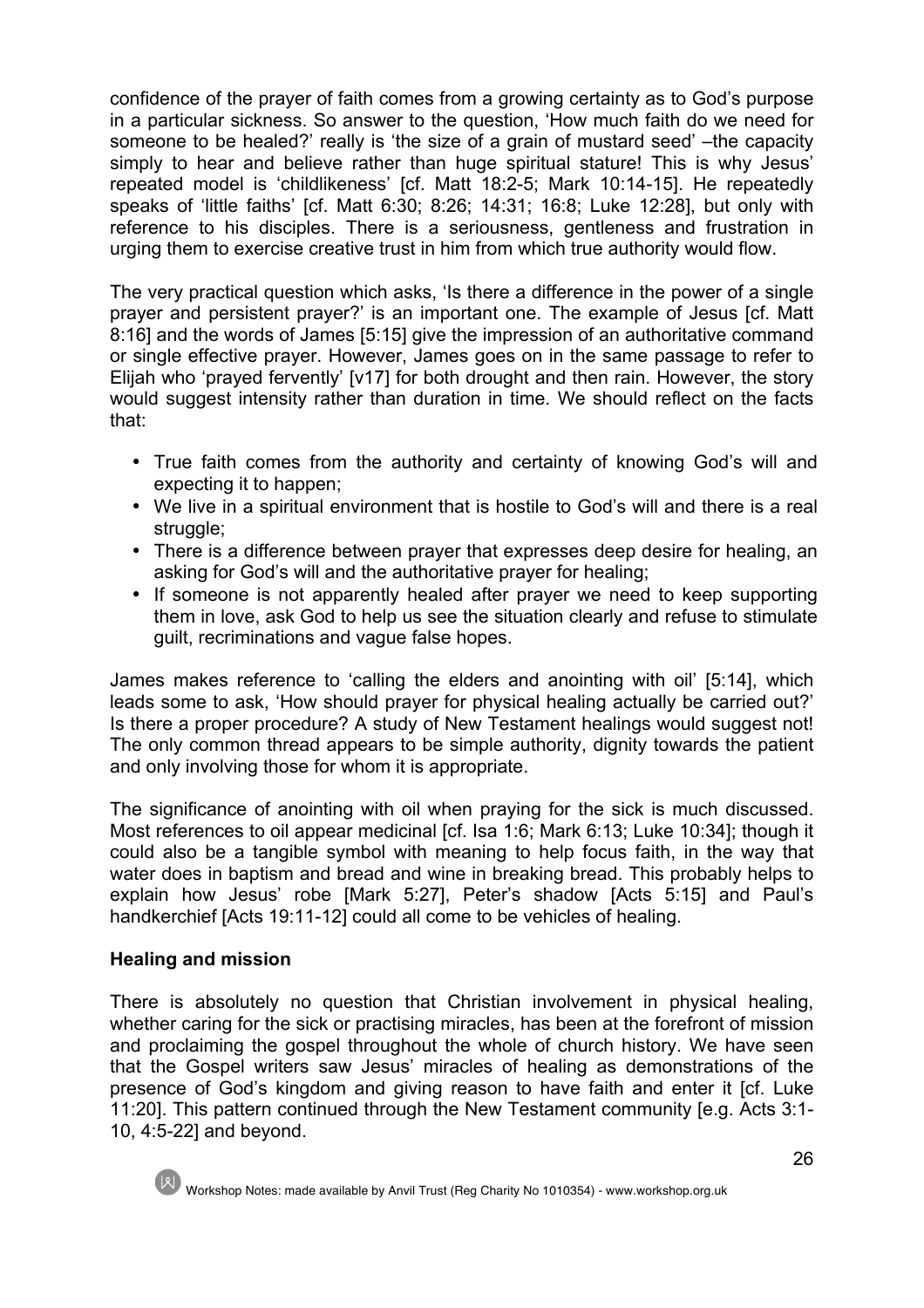There is no doubt that dramatic physical healings do help unbelievers come to faith in Jesus:

'Many believed in his name because they saw the signs that he was doing.' [John 3:23]

However, there is no guarantee that people will always come to faith when seeing a miraculous healing:

# 'He casts out demons by Beelzebul, the ruler of demons.' [Luke 11:15]

If miraculous physical healing is such an important dimension in Christian mission and proclaiming the gospel, then there are some important questions to be asked:

- Why are there so many healings in the Bible and so few in local churches?
- Why do there seem to be more miraculous healings in the two-thirds world?

There are a number of responses that we need to reflect on in the light of these questions:

- The intensity of the editing of the biblical text makes it very difficult to obtain a clear picture as to how frequently healings actually occurred in relation to other events;
- Many miraculous healings obviously did occur; hence the stir created at the time, which certainly is a complete contrast to western local churches;
- They took place at a time when the prevailing culture needed to be challenged, but that is exactly what is required in the West today;
- There seem little doubt that our rationalist culture has made it hard for many Christians to believe in the miraculous; added to this both the hype and the disappointments of the past, plus the lack of serious debate and careful teaching, leave many very sceptical;
- The apparent contrast of reports of many powerful healings in the two-thirds world suggests a greater willingness to recognise the need for spiritual power in everyday circumstances, to be more spiritually attuned and have fewer rationalist constraints: a simpler approach to faith.

One phenomenon of the last century that has influenced thinking about miraculous healings across the world has been the rise of the faith-healing evangelist. We know that Jesus spoke to very large crowds of people in the context of healing:

> 'A large crowd kept following him, because they saw the signs he was doing for the sick.' [John 6:2]

We know that from the 18th century, in the evangelistic meetings of Wesley and Whitfield, and those inspired by them, healings apparently took place. In the 20th century, with the rise of the Pentecostal and charismatic movements, meetings that make healing the basis for evangelism became numerous and global. That amazing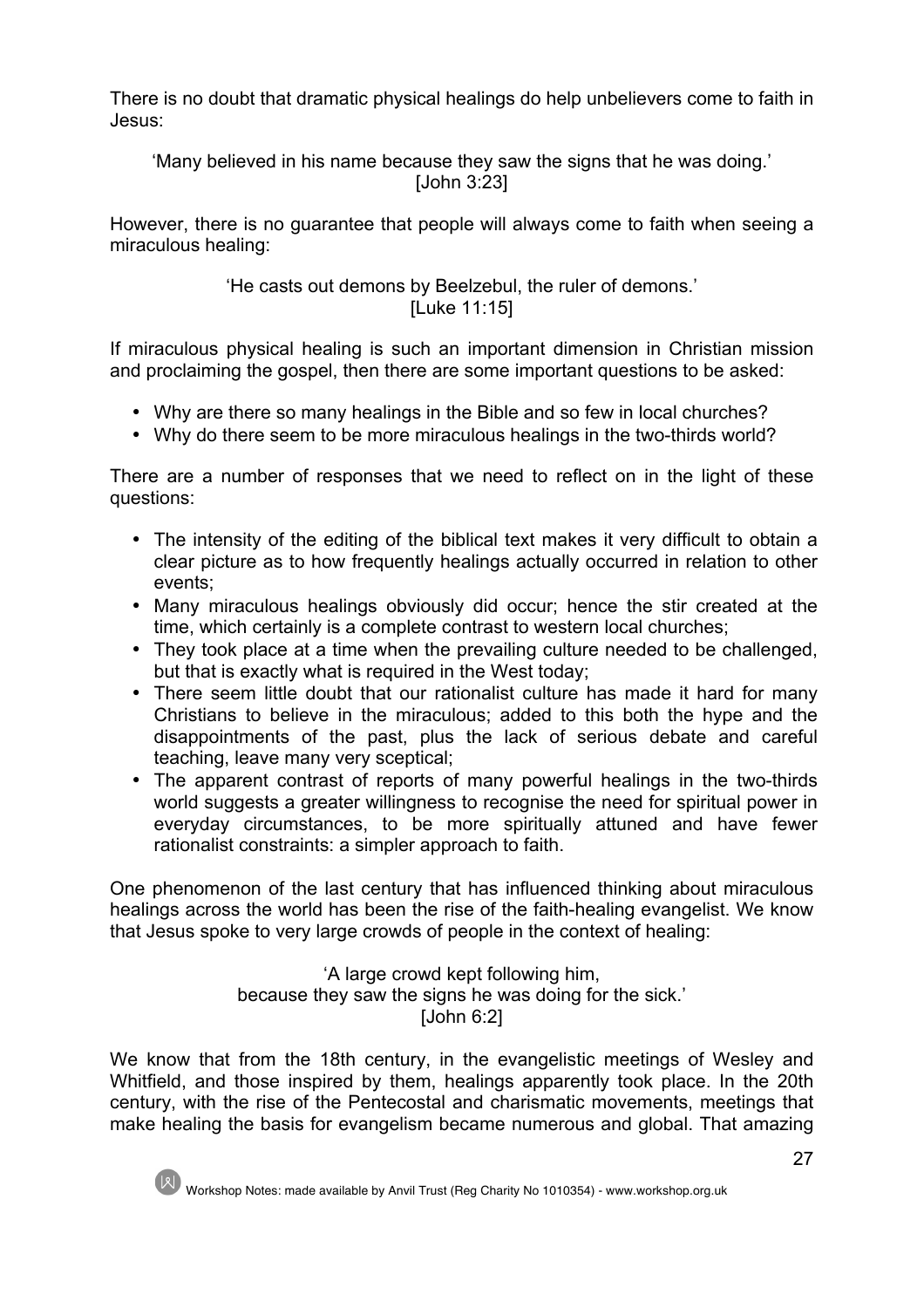things have and do happen on occasions is not doubted, but the style and rationale trouble many. The theology used is often questionable, the language intemperate, the results meagre or even non-existent, and the willingness for the claims to be examined absent. The exponents leave themselves open to charges of fraud, manipulation and hysteria.

All of this has disturbed many Christians, and has created a notion about healing that removes it from the life of the local church and its expectation in the ordinary circumstances of life. Paul's teaching on the subject is found in 1 Corinthians 12, where he speaks of 'gifts of healing' as one of the gifts of the Spirit [v9], and one of the gifts to the body of Christ [vv28, 30]. The plural form is fascinating and suggests a variety of ways healing can serve the church and the gospel. The context suggests that these gifts are there for all believers to receive, but that there may be individuals who carry a particular responsibility [perhaps to encourage others in the gifts] in the local Christian community. Whether we speak of these people as having a 'ministry of healing' in a distinct way is uncertain, as this ministry is clearly a gift to every member of the body.

There would appear to be much for each Christian still to discover about miraculous healing in the context of mission: seeing opportunities, hearing God's will and acting in humility. It would seem to express itself most effectively in the life of someone who is both childlike and Christlike.

# **Complementary treatments**

Christians stand in a fascinating place in the world of healing. On the one hand they have a long history of being actively involved in established medical science while at the same time having a view and experience of the world that looks to the spiritual as the true source of all wholeness. They dispute the notion that empirical remedies alone can provide all the solutions and yet, as we observed towards the beginning of this session, alternative medicine is also a significant challenge to contemporary Christians:

- The limitations of clinical medicine see increasing numbers of people turning to alternative therapies, often in a desire to include a spiritual dimension to their healing; however, the majority are bypassing the church as an option either because they do not believe that it has anything distinctive to offer or simply because it is seen as powerless and irrelevant;
- From the perspective of many Christians most, if not all, alternative medicine is deemed suspect because it does not conform to the accepted orthodoxies of medical science or, more seriously, because it is said to have its origins in false spiritualities and even the occult, and as a result it seriously contaminates all users, however innocent it may appear on the surface.

The first problem, as mentioned above, is that many Christians have consciously or unconsciously bought into the mindset that believes that the rational and empirical are the only basis for real knowledge; certainly in terms of everyday living. Their spirituality has been reduced to a limited and deeply personalised compartment of their lives. Added to this there is the simple fact that conventional medicine is so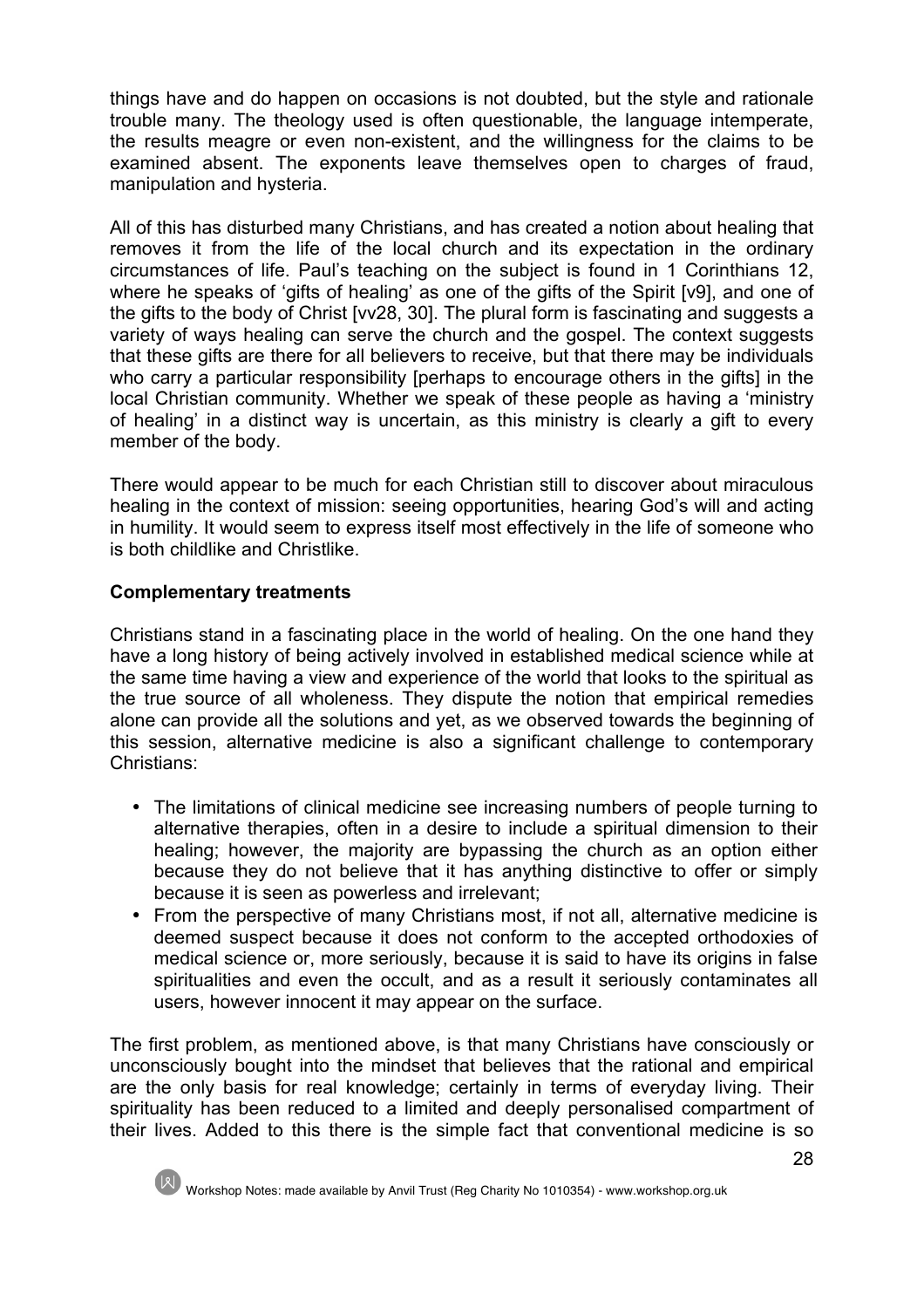successful in so many areas, in spite of its limitations. For them the idea and experience of miraculous healing, even in a totally Christian context, is as difficult to engage with as it is for most secular non-Christians. Of course the excesses, perceived or real, of many healing evangelists only reinforce this position.

Clearly some Christian concerns about some alternative medicine are quite valid. There are practices overtly rooted in the demonic, with spells and charms to bind the sickness. Others have rituals and responses that are very likely to open up an individual to spiritual forces and psychological influences that are harmful and destructive. However, all these dangers should quickly become obvious to most spiritually sensitive Christians. The acid test for a Christian is whether the lordship, and their discipleship, of Jesus is in any way compromised by the demands of the therapy; if it is leave it alone. All local churches are responsible to develop an environment of wisdom in which these matters are shared and discussed, rather than a culture of fear or ignorance about complementary therapies. In an atmosphere of mature spirituality there are few dangers for even the most immature of Christians.

It must be remembered that much alternative medicine has a long and distinguished history and has simply developed from a different way of looking at the world. It has approached medical problems from a different perspective and found excellent results. It quite properly challenges orthodox medicine to broaden its horizons significantly. Putting it simply, there is every reason to believe that these different approaches have come up with different, often improved and valid medical alternatives. Over the years many Christians have found osteopathy, acupuncture, homeopathy, hatha yoga exercises and much more to be a great source of healing and health, usually combined with conventional medicine as necessary and prayer.

The question, 'How do healers in other faiths often get the same results as Christians?' is an important one. We might ask, 'Do they?' to which the answer is, 'Apparently, yes':

- In some cases, where it is the result of demonic activity, the healing will often be dependent on wearing a certain amulet or giving devotion or allegiance to the power involved; failure to do this brings a return of the condition;
- In other cases the means by which the healing is brought has good physical and emotional reasons as to why it is successful, though unconventional from a western perspective, and is to be welcomed;
- In many cases it may well be just another wonderful example of the way the love of God reaches out to meet people in distress though it often goes unrecognised by most of the people involved; as Jesus says:

'For the one who is not against us is on our side.' [Mark 9:40; Luke 9:50]

It lies at the very edges of scientific enquiry to try to show the validity of the spiritual in healing. Attempts to verify miracles may be made with 'before and after' X-rays and case notes, but for some the debate will continue. More generally it is recognised that in the western world between 60% and 90% of visits to a doctor are for mind–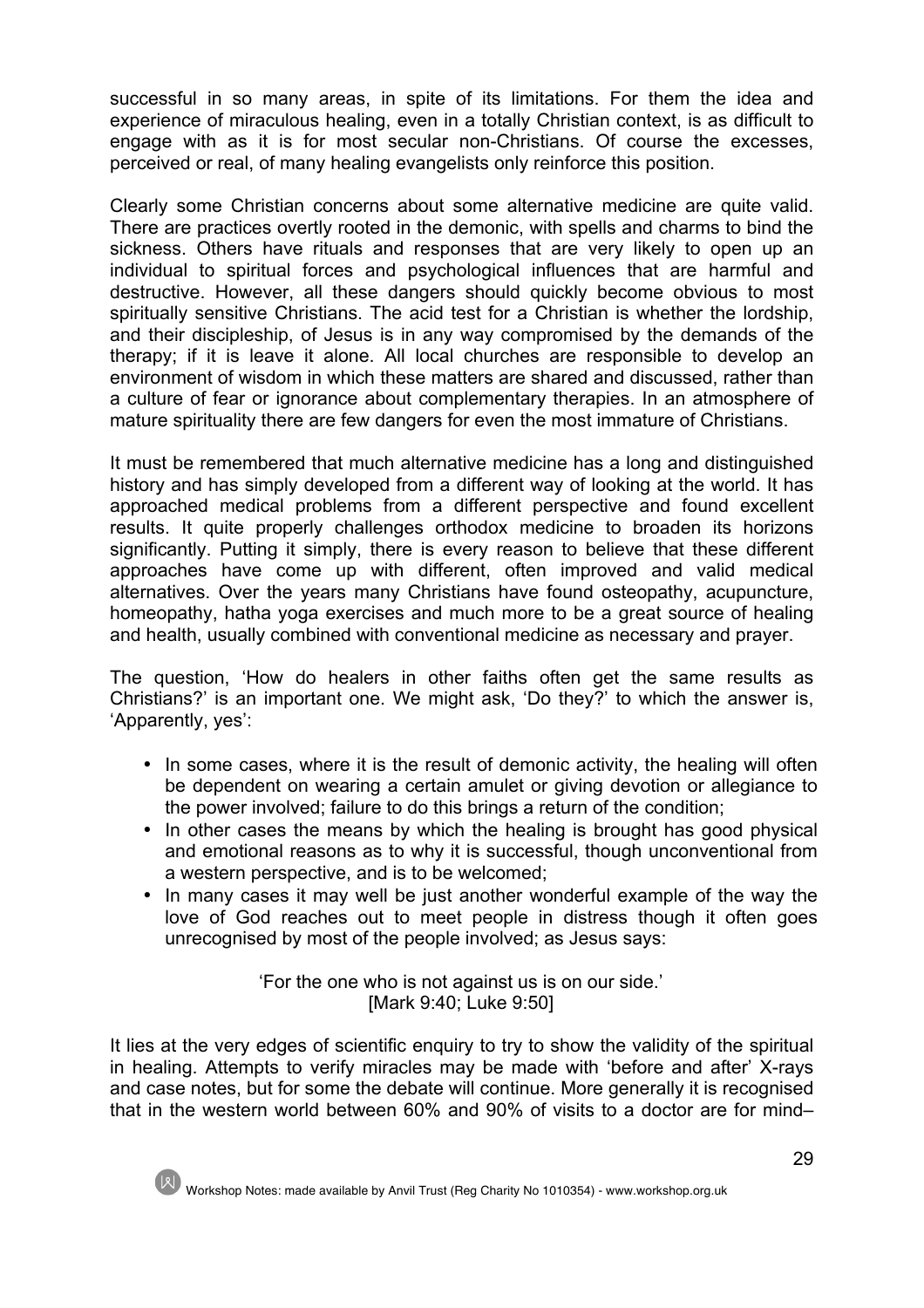body stress-related symptoms. This has led to different studies being done to try to identify the link between spirituality, health and illness.<sup>11</sup>

- A study in 1995, of 232 recovering heart surgery patients, found the death rate was three times lower among those who drew strength from religious faith;
- A study over 30 years showed that on average churchgoers have lower blood pressure [5mm lower] than non-churchgoers [adjusted for all risk factors] and people who attend church regularly have half the risk of dying from coronaryartery disease;
- A study in 1996, of 4,000 elderly people, found those who attended religious services were less depressed and healthier than those who did not;
- A study of 30 women recovering from hip fractures showed that those who claimed God as their source of strength could walk further and had less depression on discharge;
- A number of studies have found lower rates of depression and anxiety-related illnesses among the religiously committed; the suicide rate is four times higher for non-churchgoers;
- People who have religious faith and are socially involved have a 14-fold advantage over those who are not;
- Studies show that of those practising daily meditative exercises; 70% of insomniacs slept well, 35% of infertile women became pregnant, 34% of chronic-pain sufferers reduced their use of painkillers;
- In a study in 1988, of 393 randomly selected coronary-care patients, half were prayed for [quite unknowingly to the subjects] by born-again Christians; those not prayed for were five times more likely to need antibiotics and three times more likely to develop complications;
- A more recent study of intercessory prayer with alcoholics found no benefit, while a 1995 study with 20 AIDS patients was 'encouraging' but too small a sample to be statistically significant.

It is the range of observations like these that has led Harvard professor Herbert Benson to write, 'Humans are actually engineered for religious faith.' The findings are inevitably disputed. The astonishing ability of the 'placebo effect' cannot be discounted. However, it places the subject of spirituality and healing into the arena of interest and debate; where both Christians and alternative practitioners stand together. This is a wonderful opportunity for Christians to join with others in challenging conventional medicine to open its eyes and its mind, while at the same time challenging complementary medicine about its values and the quality of its results.

# **Suffering and discipleship**

Whether following extensive medical treatment, or prayer, or both, many Christians face very long periods [often lifelong] of illness or disability. For them the struggle and the pressures can be overwhelming:

 <sup>11</sup> This quote and all the information quoted above it comes from an article 'Faith and Healing' in *Time Magazine*, 24 June 1996.



Workshop Notes: made available by Anvil Trust (Reg Charity No 1010354) - www.workshop.org.uk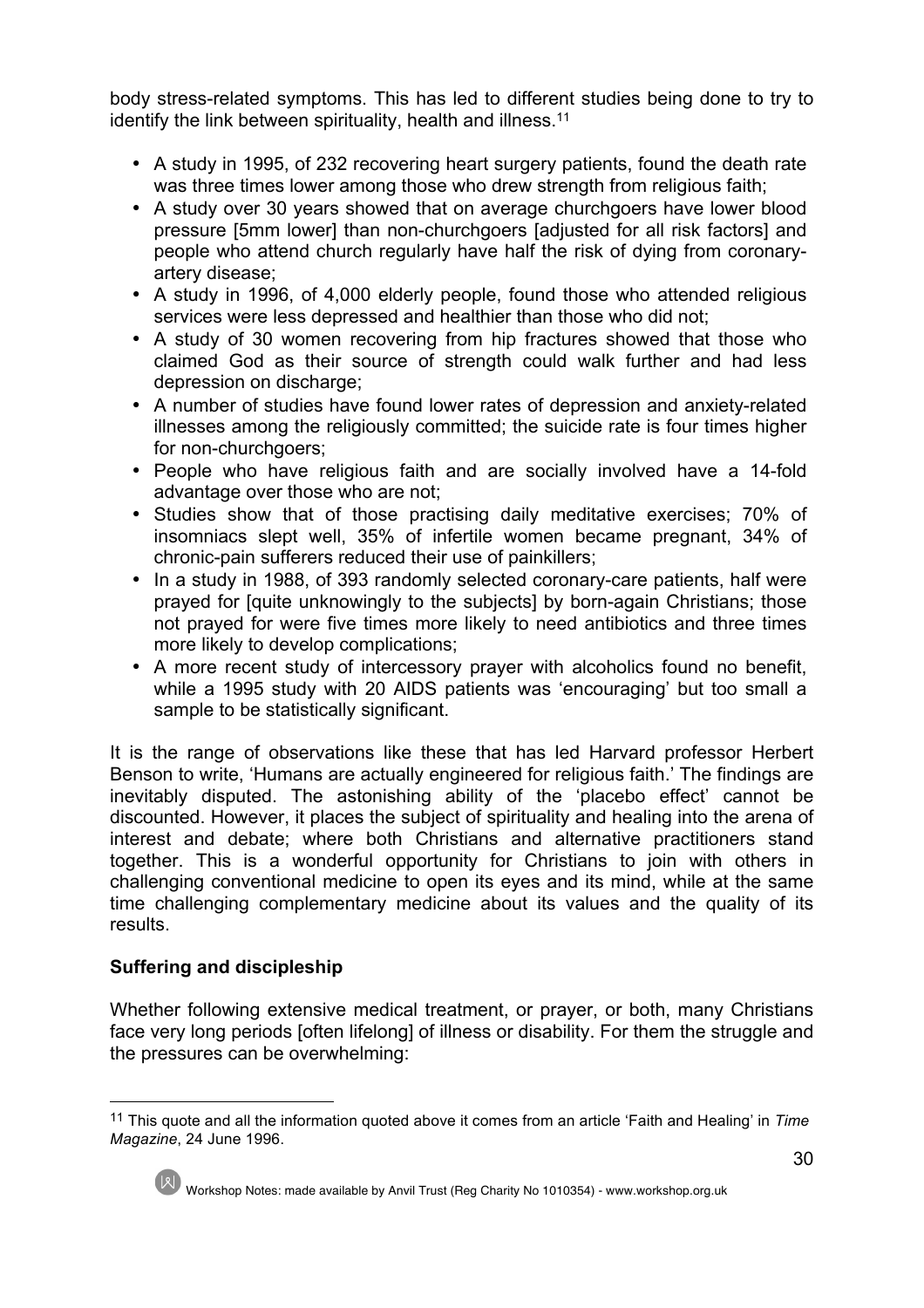- Sometimes the apparent lack of response from a God who they believe is loving and powerful enough to heal brings severe doubts and questions;
- Sometimes the misguided enthusiasm of Christians arguing that with enough faith everyone can be healed leaves them feeling guilty and condemned;
- Sometimes the lack of serious theological discussion and teaching on the subject means they are not able to grapple spiritually with the issues.

The paradox is that sickness and disability seem to have as significant part to play in the experience of a Christian as do healing and health. This is both a disturbing and an exciting fact. It confirms the complexity that has run through the whole of this session, that physical healing presents us with difficult and divergent questions and sometimes perplexing answers.

The biblical text reveals the struggle with sickness as important to spiritual development:

- Job shows that the key is relationship with God [Job 19:25];
- Jacob becomes Israel even though he bears the physical scars [Gen 32:24-32];
- Hezekiah's illness demonstrates his faith in God [2 Kgs 20:1-7];
- Paul's 'thorn in the flesh' had important spiritual consequences [2 Cor 12:7-10].

When confronted with any form of sickness, the door to healing should always be pushed gently and sensitively, inquiring if this is the way God wants to take the person. Listening carefully, if healing does not appear to be the path [at least for the moment] then the call is to discover God, and our own spiritual development, through the struggle with illness or disability. There is absolutely no question that Christians demonstrating their faith in the face of the ravages of physical brokenness or sickness are among the most powerful witnesses to truth available – showing that discipleship is about grappling with the real world in all its ugliness yet pointing to a reality that is greater than it. So both healing and disability bring glory to God, each in their own way an essential witness to the church in the world.

It is clear that God does not heal everyone. The question, 'Who does he choose to heal and who does he choose not to heal?' simply cannot be answered. It is one of the many things at the centre of the inscrutability of God's will and we have to accept that fact. What is absolutely certain is that this mystery is at the heart of his character of love. His love for those who remain ill is every bit as great for those who are healed. There is unquestionably no difference.

There are examples of the mysterious nature of God's choice in the New Testament:

- In John 5:2-9 the story of Jesus healing the man at the Pool of Bethesda; there were crowds of sick people in the five porches but Jesus appears to heal only one. Why did he choose him and what about the others?
- In Acts 12 there are events that when observed together raise many questions:
	- James is arrested and executed by Herod [v2];
	- Peter is arrested and imprisoned [v5];
	- The church prays for Peter's release [v5];
	- Peter miraculously escapes [vv7-11];
	- The church disbelieves Peter's release [vv12-16];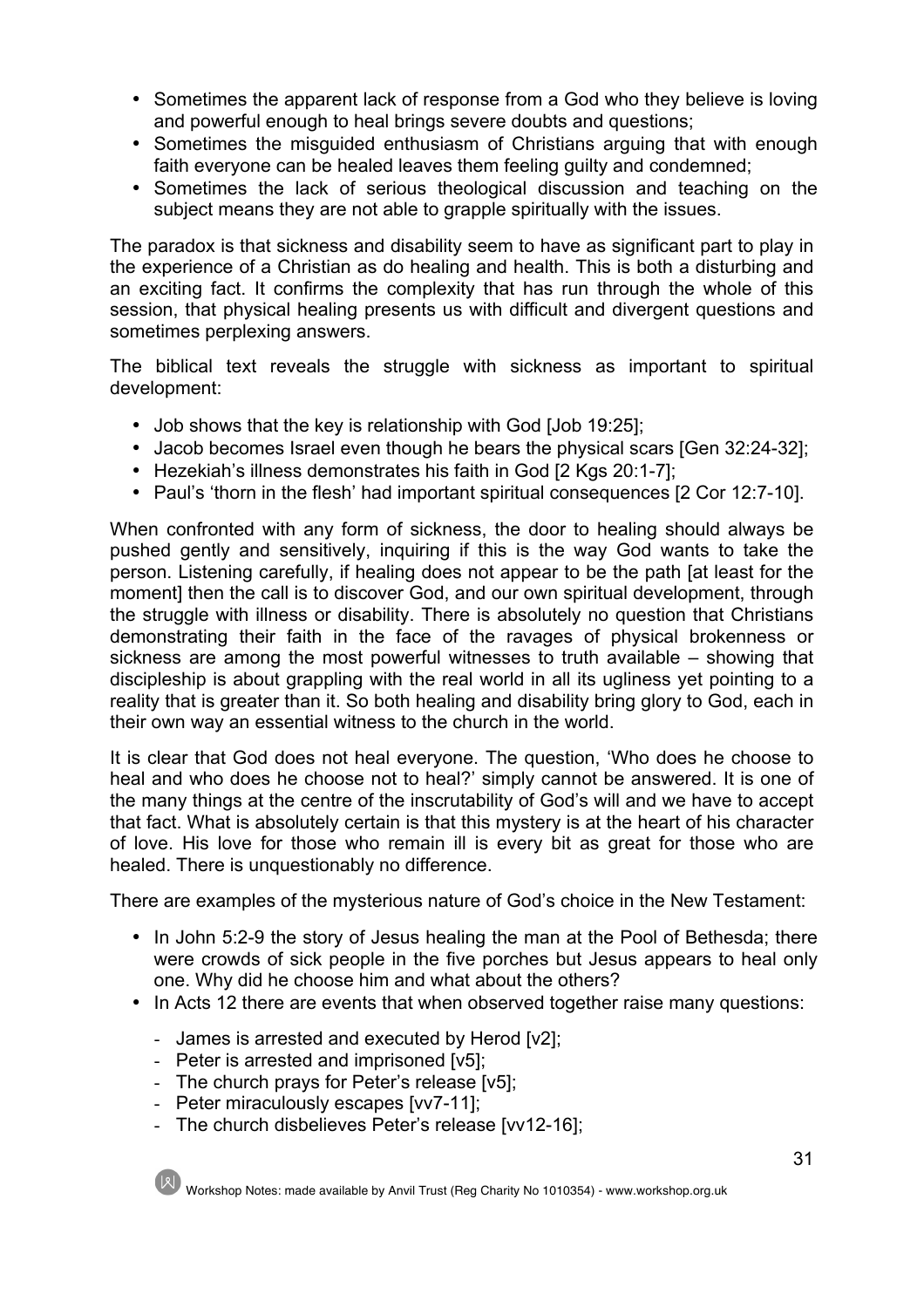- Peter hides [v17];
- Peter's guards are executed [v17];
- Herod is struck down by God [v23].

Why does James have to die? Why does Peter escape when the church didn't really seem to believe or expect it to happen? Why does Peter hide? Isn't God protecting him? Why did the guards have to die, as they were not to blame for the escape? Why didn't Herod die earlier and so prevent the whole series of events in the first place?

There simply are no satisfactory answers to questions like these. Both God's will and this world are complex. We are simply called to trust in God's character, which is also complex but utterly dependable and saturated in love.

A Christian suffering and struggling with sickness and disability points us towards the end-times when at the *parousia* and resurrection there will be complete wholeness and healing. This is not some 'opium' to dull reality, but at the heart of what it means to be a Christian in the world. Paul makes the point clearly:

'Therefore I am content with weaknesses, insults hardships, persecutions and calamities for the sake of Christ; for whenever I am weak then I am strong.' [2 Cor 12:10]

#### 'I consider that the sufferings of this present time are not worth comparing with the glory about to be revealed to us.' [Rom 8:18]

There are those who claim that a person can be 'healed' even though their symptoms still remain. As a result of their sickness they may have been 'healed' of attitudes such as resentment, bitterness and fear. They may have been 'healed' in their relationships with others and with God, but if their physical symptoms remain they have not been healed in their body and they are still sick. This is not a tragedy but truth. They may have met with God, but they must also be truthful and honest and not play theological, or any other kind, of mind games.

The phrase 'death is the final healing' is rather trite; the truth is in the resurrection! No one, not even those miraculously healed, will be fully whole until then. Healings 'now' are not central to our present experience of salvation, but will be at its heart 'then'. This is not just some 'hanging on' until then – years of suffering the consequence of a heartless God – but the opportunity for his people to demonstrate his life whatever the circumstances in a sceptical world, sustained by a living hope.

More questions than answers still remain; but the answers that we do have make much more sense than all the alternatives others would provide.

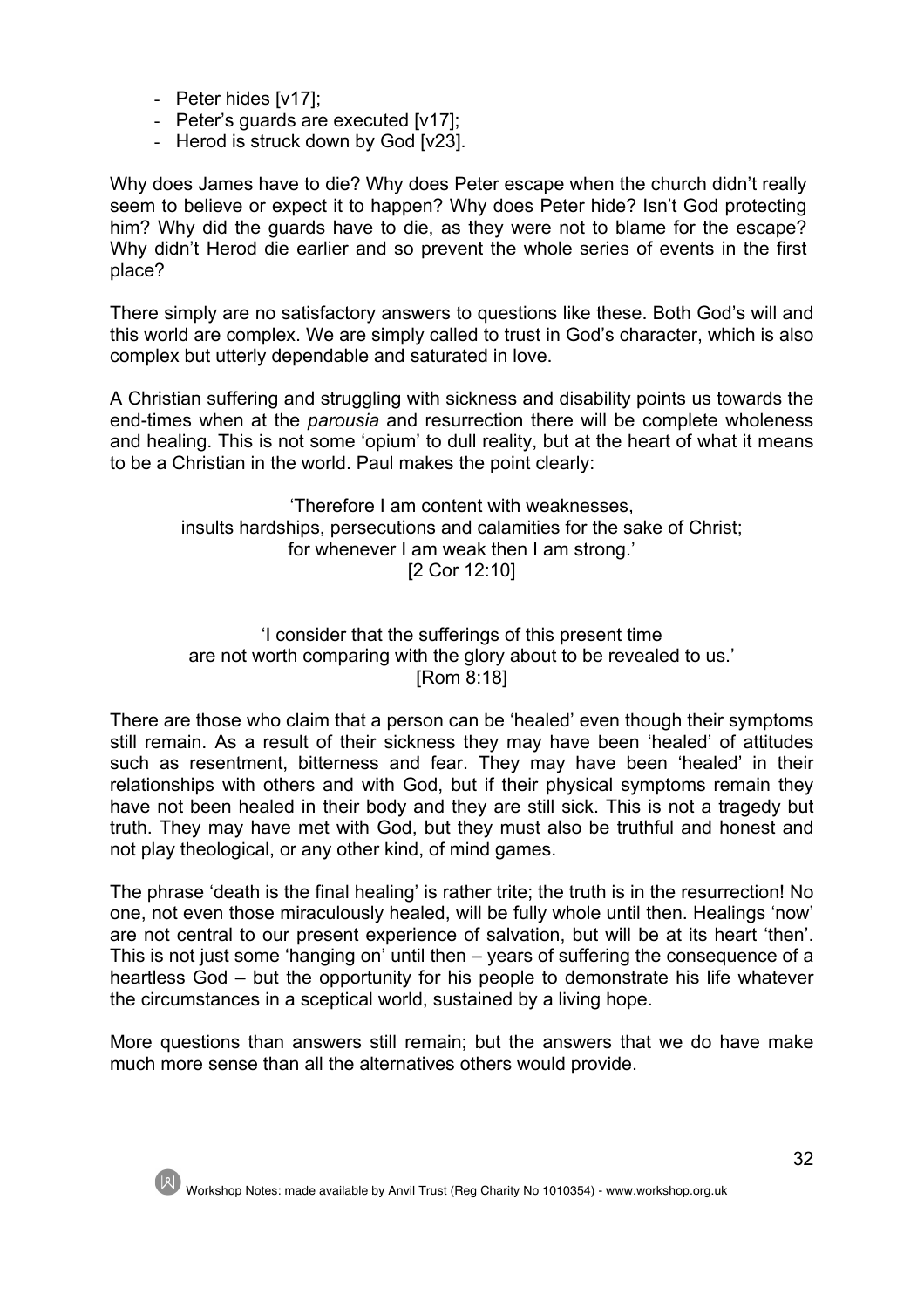# **Pastoral wisdom**

As we conclude this session we need to consider some of the practical and pastoral aspects of physical healing. It is at this point that the seeds of so many tragedies are sown. We will illustrate this with two case-study examples:

#### <sup>q</sup> **Case Study 1: Serious diagnosis**

Someone in a local church is diagnosed with a serious and probably terminal illness and the most common response in many congregations is to immediately begin praying for miraculous healing. Promises, prophecies and prayers all fuel faith and the faithful. Sometimes something amazing happens, but so often it does not and people feel either let down or guilty, or both. Pastoral wisdom will face the reality and work with the patient, family and congregation to reach out for God's love and strength for the weeks and months ahead. They will encourage the best medical treatment alongside an openness and readiness to hear from God about healing; he will make it very clear what action to take. There can be congregational prayer expressing their desire for healing but it must be remembered that this may not be God's plan. The issues involved [as discussed above] must be remembered or taught. Wisdom is willing to fight it all the way, listening for God, bringing comfort to all involved and recognising God whatever the outcome. There is nothing God cannot do, but the key is knowing what he wants us to do.

#### <sup>q</sup> **Case Study 2: Remarkable healing**

Someone with a long-term, even permanent, serious medical condition believes that God has healed them completely. They want to, or are even being encouraged to stop taking all their medication, have nothing more to do with their doctor and publicly testify to their healing. Pastoral wisdom will rejoice at any initial evidence that what they are saying may be true. They will encourage them to visit their doctor as soon as possible to get a professional opinion; even Jesus told people he healed to visit and have the healing confirmed by the priests. Visiting a doctor is not a sign of a lack of faith but evidence of a strong belief that something really has happened. They will advise them to continue with their medication; their doctor [and possibly their bodies] will soon indicate if it is no longer necessary. Remission and placebo are both possibilities. When a genuine healing is tested there are usually few doubts; if there are, time will always tell and that is nothing to be afraid of.

Physical healing is a wonderful opportunity for the church; to be more involved in all aspects of compassionate medical practice while ever expectant for God to perform miraculous recoveries.

# **Questions and Reflections**

**1.** How can we help our local churches to be places where people feel as accepted and valued if they are sick as if they are healed?



Workshop Notes: made available by Anvil Trust (Reg Charity No 1010354) - www.workshop.org.uk